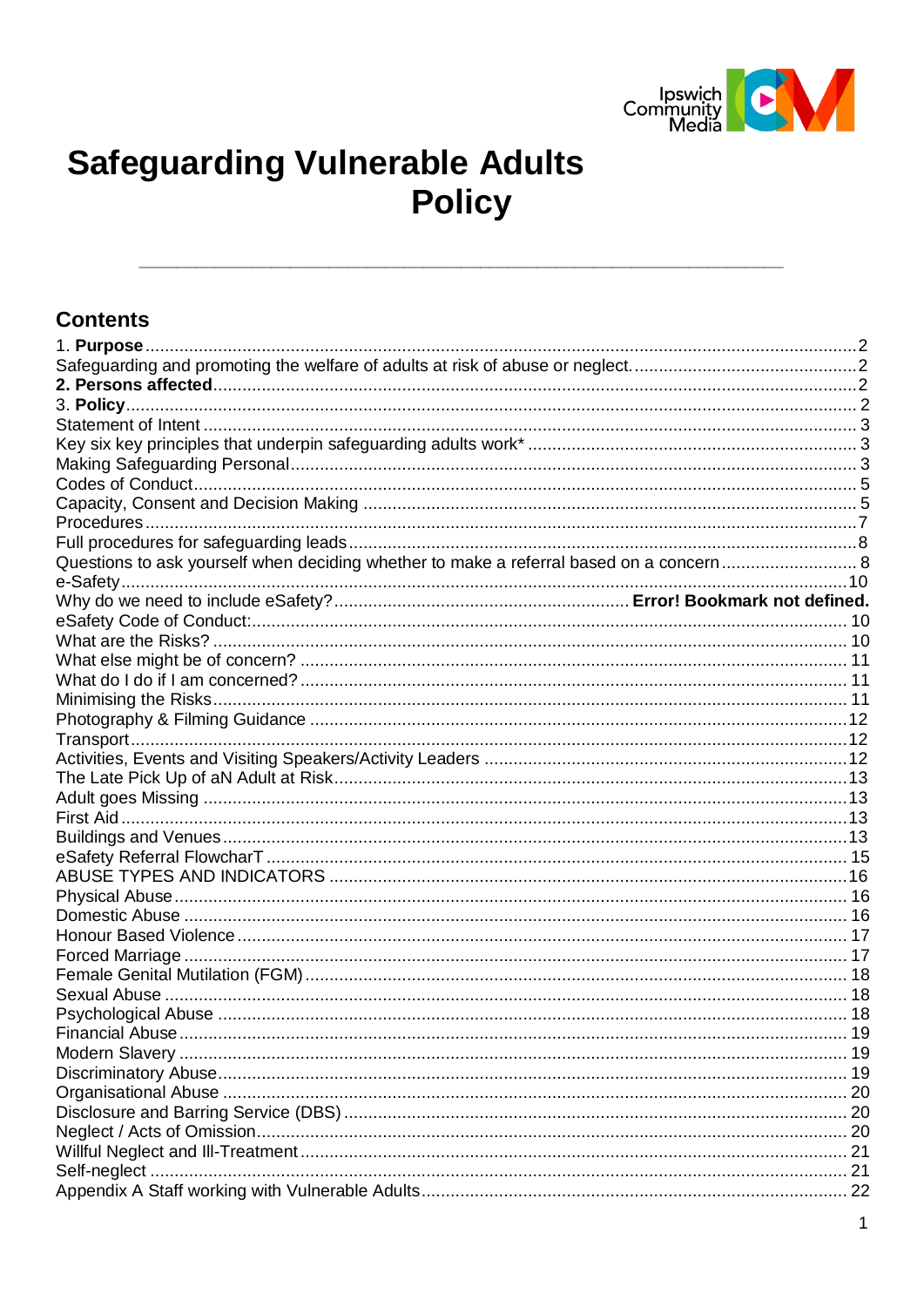# **IPSWICH COMMUNITY MEDIA**

# <span id="page-1-0"></span>**1. Purpose**

# <span id="page-1-1"></span>**Safeguarding and promoting the welfare of adults at risk of abuse or neglect.**

This policy defines how IPSWICH COMMUNITY MEDIA operates to safeguard adults at risk of abuse or neglect.

We have a duty of care and are committed to the protection and safety of adults at risk involved as visitors and as participants in all of our activities both on and off site. We also want to protect and support our staff and volunteers who work or come into contact with these groups.

#### **Definitions**

Adult at risk of abuse or neglect

For the purposes of this policy, adult at risk refers to someone over 18 years old who, according to paragraph 42.1 of the Care Act 2015 (Revised):

- has care and support needs
- is experiencing, or is at risk of, abuse or neglect
- as a result of their care and support needs is unable to protect himself or herself against the abuse or neglect or the risk of it.

If someone has care and support needs but is not currently receiving care or support from a health or care service they may still be an adult at risk

# <span id="page-1-2"></span>**2. Persons affected**

- All staff, paid and unpaid, this includes volunteers
- All service users
- All visitors and contractors

Safeguarding is everyone's responsibility. All members of staff (paid and unpaid) are required to report any suspected abuse and be aware of the appropriate reporting and support procedure for safeguarding.

The Safeguarding Officer(s) will discharge their safeguarding functions in a way that ensures that children are safeguarded from harm, and promotes their welfare. They are responsible for following up any suspected reports of abuse and for informing the Police or other appropriate external bodies.

# <span id="page-1-3"></span>**3. POLICY**

IPSWICH COMMUNITY MEDIA has a zero-tolerance approach to abuse. IPSWICH COMMUNITY MEDIA recognises that under both the Care Act 2015 (revised) and the Mental Capacity Act 2017 (revised) it has a duty for the care and protection of adults who are at risk of abuse. It is committed to promoting wellbeing, harm prevention and to responding effectively if concerns are raised. Adults will be included in swift and personalised safeguarding responses

It is also committed to inter agency collaboration on the development and implementation of procedures for the protection of adults vulnerable from abuse, it has a duty and responsibility for making arrangements to ensure all its functions are discharged having regard to safeguarding and promoting the adults at risk of abuse. The policy is about stopping abuse where it is happening and preventing abuse where there is a risk that it may occur.

There can be no excuses for not taking all reasonable action to protect vulnerable adults from abuse, exploitation, and mistreatment. All citizens of the United Kingdom have their rights enshrined within the Human Rights Act 1998. People who are eligible to receive health and community care services may be additionally vulnerable to the violation of these rights by reason of disability, impairment, age or illness.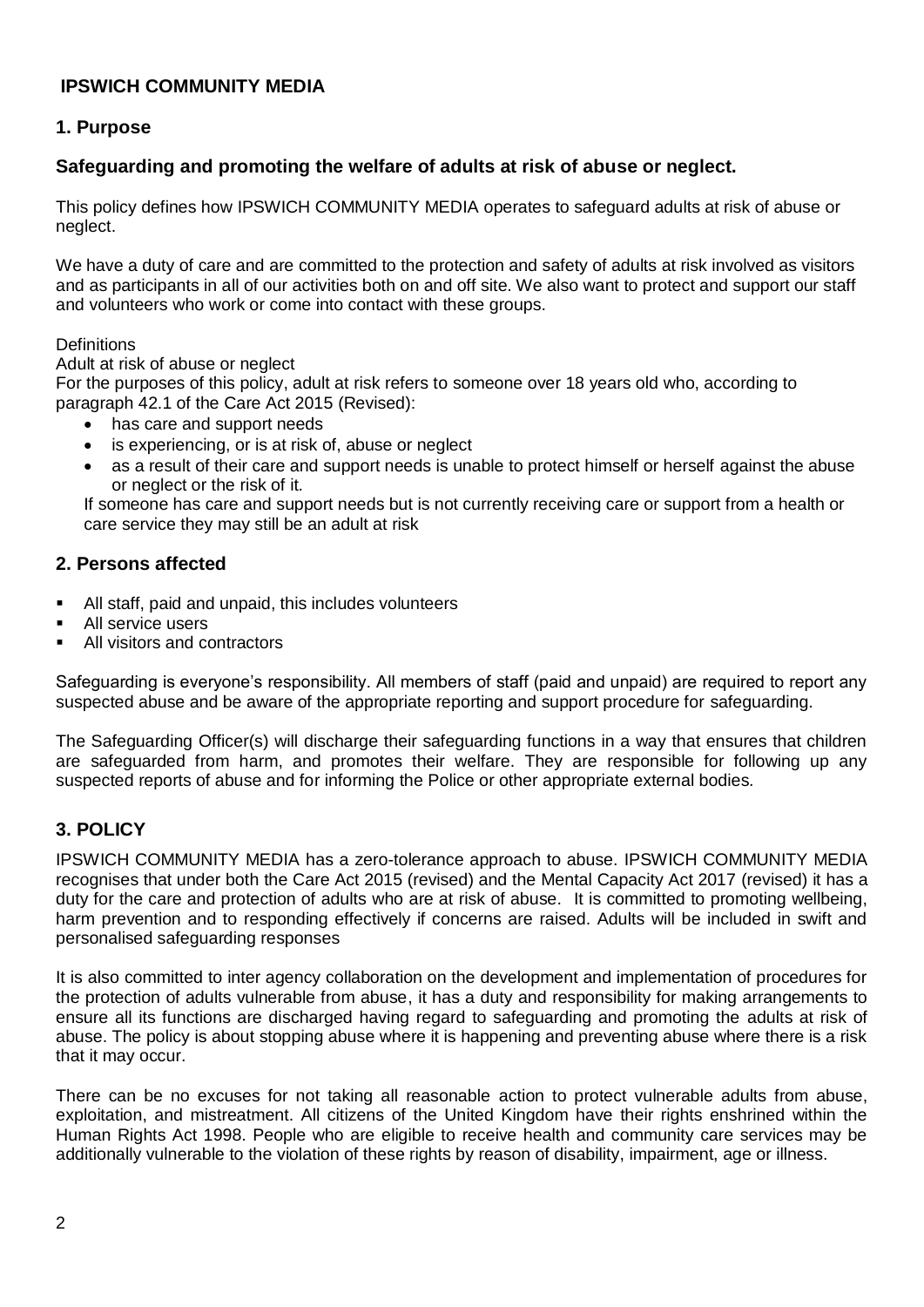This policy and procedure is supported by the IPSWICH COMMUNITY MEDIA Recruitment policy and procedure that embeds the Key Safeguarding Employment Standards.

IPSWICH COMMUNITY MEDIA has a separate PREVENT policy and concerns regarding the potential radicalisation of Vulnerable adults are dealt with under procedures set out in this separate document. These procedures are in line with Government guidance such as the CHANNEL Programme.

This policy and operational guidance references the Suffolk Safeguarding Adults Board ['Suffolk County](../../../../../Quality%20Standards/Policies%20and%20procedures/Suffolk-Safeguarding-Adults-Policy-and-Operational-Guidance%202016.pdf)  [Council Safeguarding Adults Policy and Operational Guidance 2015 –](../../../../../Quality%20Standards/Policies%20and%20procedures/Suffolk-Safeguarding-Adults-Policy-and-Operational-Guidance%202016.pdf) 2018'

# <span id="page-2-0"></span>**STATEMENT OF INTENT**

ICM is committed to working with adults whose English is a second or third language. All of ICM 's work is underpinned by safeguarding all of our stakeholders, both internal and external. Due to the obvious challenges of working cross culture and language we will always seek out culturally relevant materials and training to ensure we are not putting stakeholders at any disadvantage. Safeguarding is everybody's business at ICM so we want to ensure all beneficiaries can access and understand safeguarding responsibilities and inform both care and physical and mental health and wellbeing

# <span id="page-2-1"></span>**KEY SIX KEY PRINCIPLES THAT UNDERPIN SAFEGUARDING ADULTS WORK\***

- **Empowerment**  People being supported and encouraged to make their own decisions and informed consent
- **Prevention** It is better to take action before harm occurs
- **Proportionality** The least intrusive response appropriate to the risk presented
- **Protection** Support and representation for those in greatest need
- **Partnership**  Local solutions through services working with their communities. Communities have a part to play in preventing, detecting and reporting neglect and abuse
- **Accountability**  accountability and transparency in delivering safeguarding

**\***From Suffolk County Council Safeguarding Adults Policy and Operational Guidance 2015-18

# <span id="page-2-2"></span>**MAKING SAFEGUARDING PERSONAL**

Making Safeguarding Personal is a shift in culture and practice in response to what we now know about what makes safeguarding more or less effective from the perspective of the person being safeguarded. It is about seeing people as experts in their own lives and working alongside them in a way that is consistent with their rights and capacity and that prevents abuse occurring wherever possible.

Safeguarding should be person-led and outcome focused, engaging the adult at risk in a conversation about how best to respond to their safeguarding situation in a way that enhances involvement, choice and control as well as improving quality of life, wellbeing and safety. In most cases this can only happen by making sure people get the care and support that they need. It is also important that the people who care for them also get this support and recognition. Most importantly it is about listening and providing the options that permit individuals to help themselves.

It is also important that all safeguarding partners take a broad community approach to establishing safeguarding arrangements. It is vital that all organisations recognise that Safeguarding Adults arrangements are there to protect individuals, bearing in mind different preferences, histories, circumstances and lifestyles.

In order to evidence that the Safeguarding process is personalised, it is necessary to collect information about the extent to which this shift has a positive impact on people's lives.

Whilst every effort must be made to work with adults experiencing abuse within the present legal framework there will be some occasions on which adults at risk will choose to remain in dangerous situations. It may be that even after careful scrutiny of the legal framework, staff will conclude that they have no power to gain access to a particular adult at risk. Staff may find that they have no power to remove the adult from a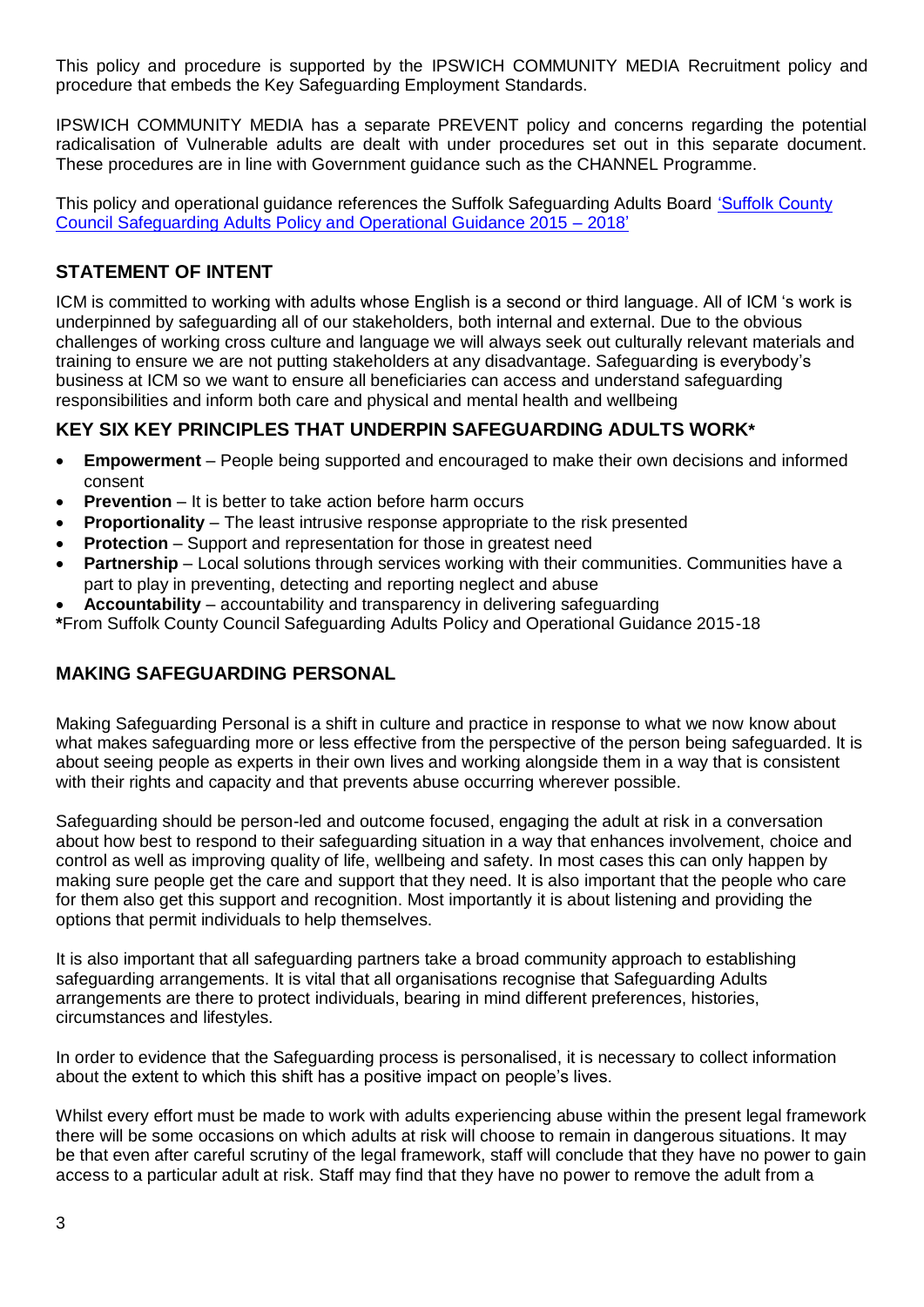situation of risk, investigate the adult's financial affairs, or intervene positively because the adult refuses all help or wants to terminate contact with the professionals.

It may not always be possible to provide satisfactory solutions. At the age of 18, people are legally entitled to adult status regardless of any disability or impairment they may have. It is, therefore, essential that wherever possible it is the adult at risk who will decide on the chosen course of action, taking into account the impact of the adult at risk's mental capacity where relevant. However, the people and organisations caring for, or assisting them, must do everything they can to identify and prevent abuse happening wherever possible and evidence their efforts.

In these extremely difficult circumstances, staff will be expected to continue to exercise as much vigilance as possible.

Safeguarding Managers will give full support to staff over problems when handling cases of adults remaining in high-risk situations, provided that:

- It is evident from case records that Safeguarding Adults procedures have been properly followed;
- Every effort has been made, on a multi-agency basis, to intervene positively to protect the adult at risk;
- Legal advice has been obtained and acted upon
- And ultimately that the adult at risk has been fully consulted and involved as far as practicable in every decision relating to their situation.

# **IPSWICH COMMUNITY MEDIA is committed to the following:**

- The welfare of the adult at risk is paramount;
- All adults at risk have the right to protection from abuse
- Safeguarding is everyone's responsibility: for services to be effective each professional and organisation should play their full part; and
- All suspicions and allegations of abuse must be properly reported to the relevant internal and external authorities and dealt with swiftly and appropriately
- arrangements which set out clearly the processes for sharing information procedures with other professionals and with the Local Safeguarding Adult Board;
- Staff, contractors and volunteers must be clear on appropriate behaviour and responses. Where appropriate, failure by staff to maintain standards may be dealt with using IPSWICH COMMUNITY MEDIA's Disciplinary Procedures
- clear whistleblowing procedures are suitably referenced in staff training and codes of conduct, and a culture that enables issues about safeguarding and promoting welfare to be addressed;
- All staff are aware of the policy and procedures for the protection of adults at risk through appropriate safeguarding training, supervision and support for staff and for creating an environment where staff feel able to raise concerns and feel supported in meeting their safeguarding role;
- staff are given a mandatory induction, which includes familiarisation with safeguarding responsibilities and procedures to be followed if anyone has any concerns;
- all staff should have regular reviews of their own practice to ensure they improve over time in their work with vulnerable adults and families
- a clear line of accountability for the provision of safe services exists
- a senior board level lead to take leadership responsibility for IPSWICH COMMUNITY MEDIA's safeguarding arrangements:
- a designated lead for safeguarding at IPSWICH COMMUNITY MEDIA.
- safe recruitment practices are in place including policies on when to obtain a DBS check;

# **IPSWICH COMMUNITY MEDIA will ensure that their staff understand;**

- What they need to do, and what they can expect of one another, to safeguard adults at risk of abuse using this policy. The policy is available at Induction and on the Shared drive under policies/ safeguarding.
- Core legal requirements, making it clear what individuals and IPSWICH COMMUNITY MEDIA should do to keep vulnerable adults safe. In doing so, IPSWICH COMMUNITY MEDIA seeks to emphasise that effective safeguarding systems are those where: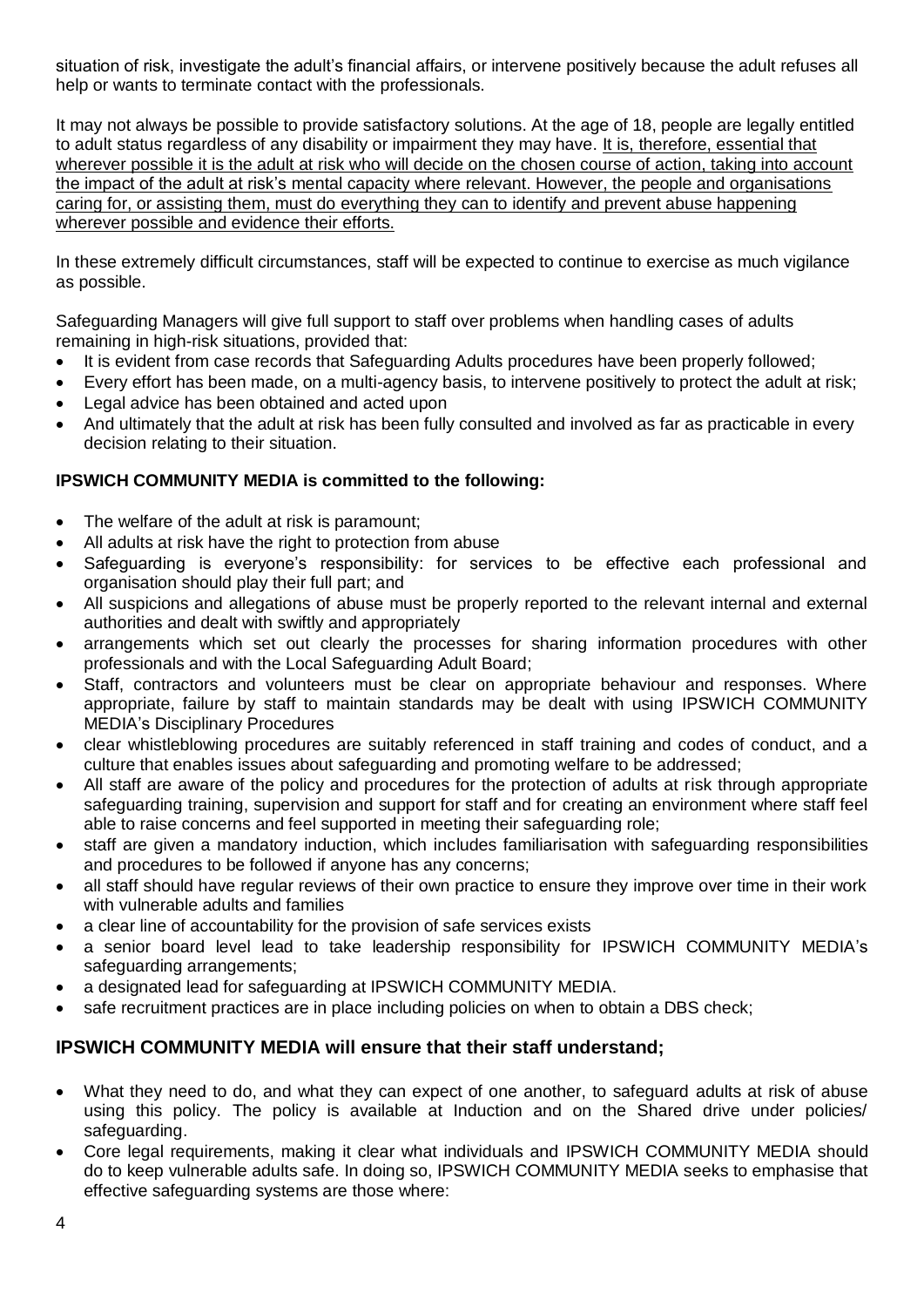- That all staff who come into contact with vulnerable adults and their families are alert to their needs and any risks of harm that individual abusers, or potential abusers, may pose;
- The requirement to share appropriate information in a timely way and can discuss any concerns about an individual adults with colleagues and local authority adult's social care;
- The necessity to use their expert judgement to put the adult's needs at the heart of the safeguarding system so that the right solution can be found for each individual;
- The necessity to contribute to whatever actions are needed to safeguard and promote a person's welfare;
- All staff working with vulnerable people are afforded a position of status and authority in relation to service users. Services will be provided in an environment which lessens the imbalance of power and encourages independence and self-advocacy for service users. All working practices will minimise the risk of abuse by being sensitive to individual, gender and cultural needs
- We recognise that abuse is a symptom of social, institutional and individual discrimination. Disabling attitudes and practices allow for the belief that it is somehow acceptable to treat vulnerable people with little respect and for people not to be informed, consulted, included or empowered in order to exercise choice and take decisions which affect their lives. Preventing discrimination is essential to abuse prevention. We are committed to work within our organisation, the services we provide, and in partnership to promote the rights of service users.
- The importance of capacity, consent and decision making

# <span id="page-4-0"></span>**CODES OF CONDUCT**

We aim to provide a safe environment free from discrimination, upholding and promoting equality, diversity and inclusion. We undertake to:

- $\checkmark$  treat all adults at risk with respect and dignity
- $\checkmark$  ensure that their welfare and safety is paramount at all times
- $\checkmark$  maintain professional boundaries both face to face and when using technology ensure any intimate touch required, to carry out care, treatment or training is within relevant guidelines and is safe and appropriate. Intimate touch and care will always be part of a plan, agreed with the individual concerned, their parents or carers.
- $\checkmark$  always listen to individuals and take account of their wishes and feeling
- $\checkmark$  always act in a professional way and not accept bullying, swearing or other disruptive behaviour
- $\checkmark$  ensure restraint is only used as part of an agreed plan by staff trained in the use of particular restraint or as an emergency action to protect from harm. All use of restraint will be reported and recorded by the member of staff concerned to the Lead or Deputy lead for safeguarding and to the relevant manager.
- $\checkmark$  liaise openly with parents and carers
- $\checkmark$  only use physical contact if absolutely necessary
- $\checkmark$  avoid being alone with adults at risk whenever possible
- $\checkmark$  listen to, and act upon, any disclosures allegations, or concerns of abuse participate in approved safeguarding training at appropriate levels
- $\checkmark$  follow our safeguarding policy at all times
- $\checkmark$  make activities fun and enjoyable

# <span id="page-4-1"></span>**CAPACITY, CONSENT AND DECISION MAKING**

The consideration of capacity is crucial at all stages of Safeguarding Adults procedures. For example determining the ability of an adult at risk to make lifestyle choices, such as choosing to remain in a situation where they risk abuse; determining whether a particular act or transaction is abusive or consensual; or determining how much an adult at risk can be involved in making decisions in a given situation.

The key development affecting this area of work is the implementation of the Mental Capacity Act 2005\*, which provides a statutory framework to empower and protect adults at risk who may not be able to make their own decisions. It makes it clear who can take decisions in which situations and how they should go about this. It enables people to plan ahead for a time when they may lose capacity. It applies to anyone aged 16 years and over therefore appropriate liaison needs to occur for young people aged 16 to 18 years with Children's Services where relevant as part of Safeguarding Adults work.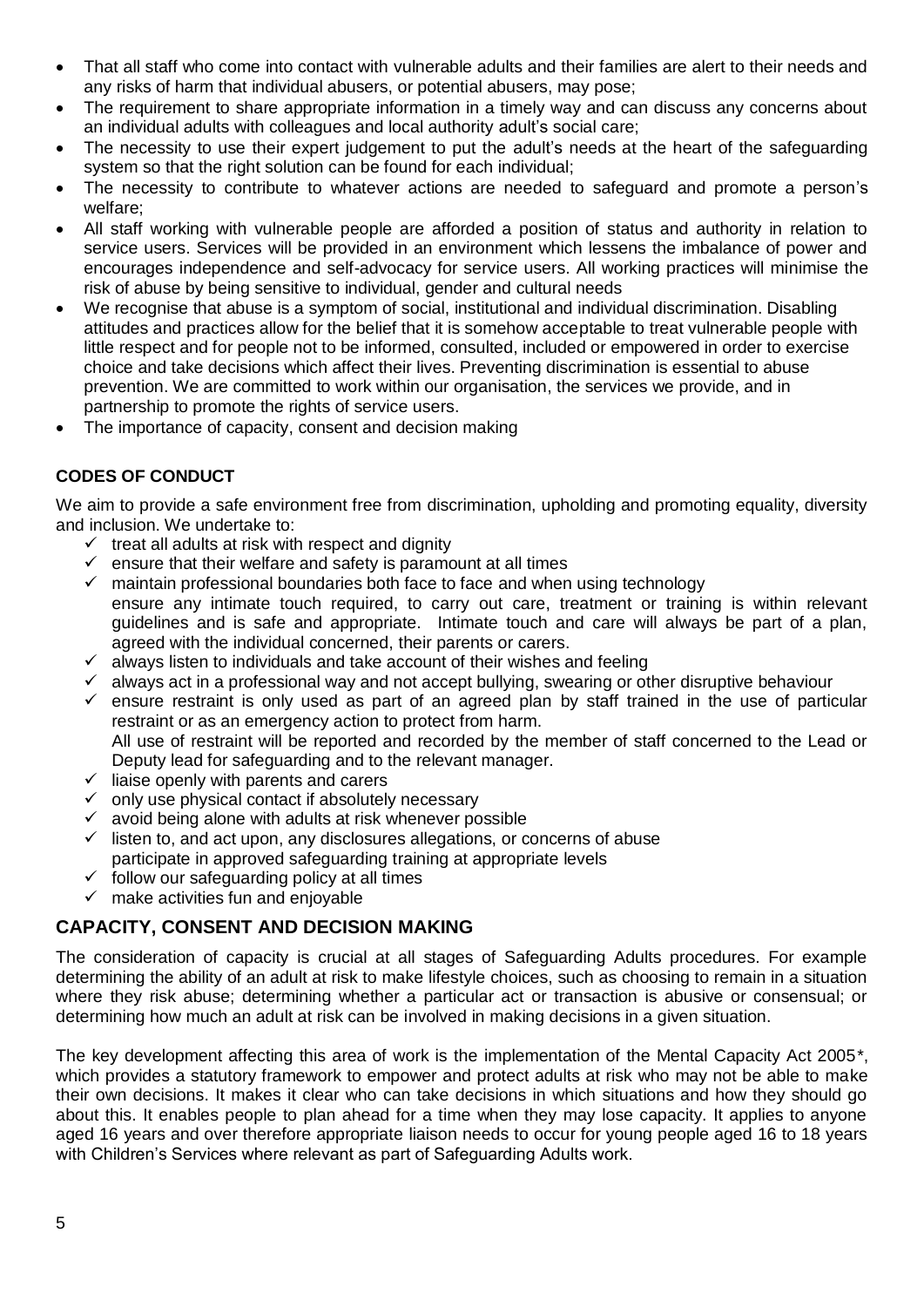\*(See however the Mental Capacity (Amendment) Act 2019 in relation to procedures in accordance with which a person may be deprived of liberty where the person lacks capacity to consent, and for connected purposes)

The whole Act is underpinned by a set of five key principles:

• **A presumption of capacity** - every adult has the right to make his or her own decisions and must be assumed to have capacity to do so unless it is proved otherwise;

• **The right for individuals to be supported to make their own decisions** - people must be given all appropriate help before anyone concludes that they cannot make their own decisions;

• That individuals must retain the right to make what might be seen as eccentric or **unwise decisions**;

• **Best interests** - anything done for or on behalf of people without capacity must be in their best interests; and

• **Least restrictive intervention** - anything done for or on behalf of people without capacity should be the least restrictive of their basic rights and freedoms.

For full guidance refer to the Safeguarding Adult Board guidance on their website. <https://www.suffolksp.org.uk/working-with-children-and-adults/adults/>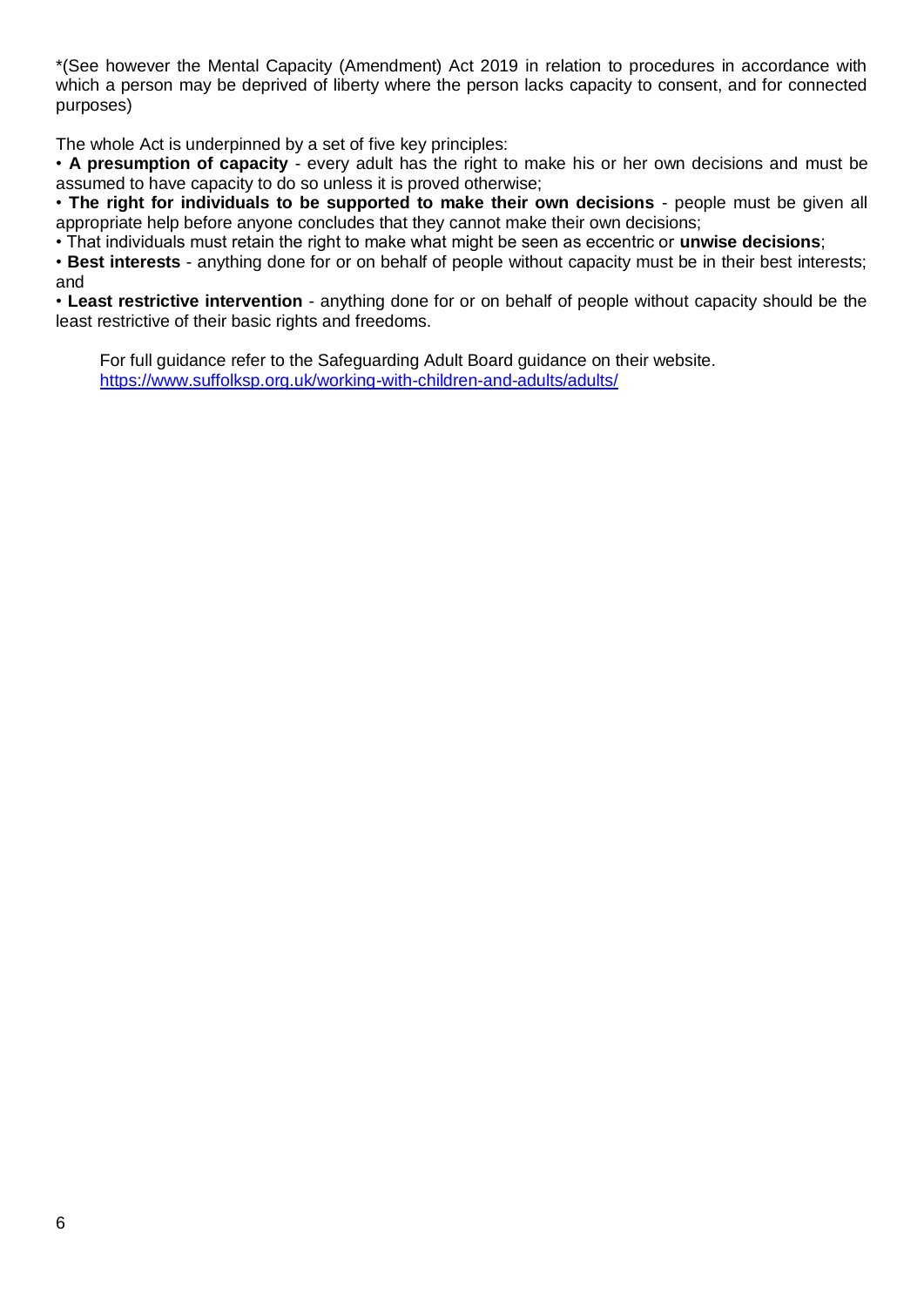We are all responsible for reporting concerns about an adult at risk of abuse's safety and welfare. Safeguarding is everybody's responsibility.



# **Commitment**

You may be required to provide other information, as required.

Remember ALL notes will be disclosable should a formal or criminal investigation occur. *Make sure that your notes are dated, professional, separate opinion from fact, use the same words as were used during the disclosure, do not change words.* **RECORD Sign and Date**

#### **Contacts:**

**Customer First,** if you are a professional call [03456 066 167.](tel:00443456066167) Members of the public call [0808 800 4005.](tel:00448088004005) Professionals wanting guidance on making a referral call the MASH Professionals Consultation line [03456](tel:00443456061499)  [061 499](tel:00443456061499)

#### **Call the police on 999 if it is an emergency**

# **ICM Safeguarding Lead: Bruce MacGregor- 07881 958011 ICM Safeguarding Deputy Lead: Linda Vines - 07458 302514 ICM External Safeguarding Consultant Mark Straw - 07881967729**

# <span id="page-6-0"></span>**Procedures**

- 1. Staff must respect an "absolute and unequivocal" duty of care to protect service users from harm.
- 2. Staff will be alert to the possibility of abuse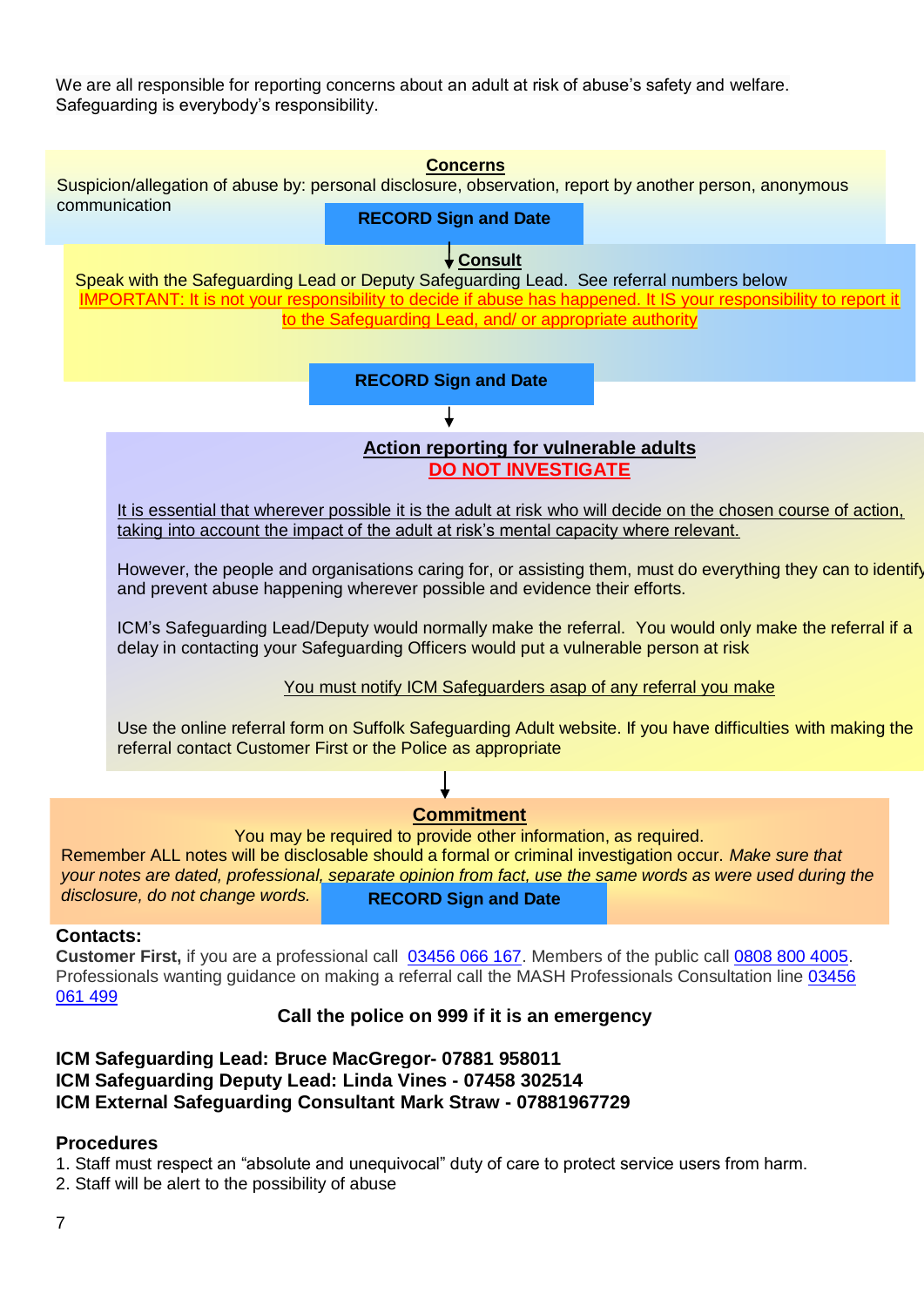3. Respond to all concerns, worries, suspicions, disclosures, allegations. Where there is a safeguarding concern staff cannot keep information about abuse confidential. Inform the Safeguarding Officer at the earliest opportunity. Where there is evidence of immediate risk or threat then the Safeguarding Officer must be informed straight away. If the Safeguarding Officer is not available then see to 'Flowchart for Referral' on page 7.

## **Safeguarding Officers**

Lead Officer: Bruce MacGregor Tel.07881 958011Email: bruce@ipswichcm.org.uk Deputy Officer: Linda Vines Tel 07458 302514 Email lvines@ipswichcm.org.uk External Safeguarding consultant Tel 0788 1967729 Email mark@communitypraxis.com

#### <span id="page-7-0"></span>**Full procedures for safeguarding leads**

IPSWICH COMMUNITY MEDIA will ensure that 'Suffolk County Council Safeguarding Adults Policy and Operational Guidance 2015 – 2018' is followed.

4. Staff must make it clear to anyone who shares information with them that may have to pass it on and follow this procedure in order to ensure that no one else is at risk, to prevent a crime or to protect them if they cannot protect themselves from harm.

#### <span id="page-7-1"></span>**QUESTIONS TO ASK YOURSELF WHEN DECIDING WHETHER TO MAKE A REFERRAL BASED ON A CONCERN**

1. Are the three safeguarding threshold criteria met?

- Do they have care and support needs?
- Are they experiencing, or are at risk of, abuse or neglect?
- as a result of their care and support needs they are unable to protect himself or herself against the abuse or neglect or the risk of it?

Remember that being safe is only one part of a person's life. Wellbeing, learning and quality of life are also important factors.

2. What is the concern?

3. What are the person's personal preferences and circumstances that create a proportionate tolerance of acceptable risk?

- 4. What would be a proportionate intervention to the potential risk?
- 5. What is/are the vulnerability/ vulnerabilities of the adult?
- 6. What is the nature and extent of the abuse?
- 7. How long has the abuse been occurring?
- 8. What is the impact of the abuse on the individual?
- 9. What is the risk of repeated or increasingly serious acts involving the adult or other adults?
- 10. What is the equality of the relationship between the adult and the alleged abuser?
- 11. Are there similar allegations against the alleged abuser?
- 12. Is the person safe?

13. Do you have consent to share, If not is there an overriding public interest or vital interest to share the information without consent? e.g. Is any one else at risk? Could a crime have happened/ be about to happen? There is a high risk to the health and safety of the adult at risk

You must make a referral if..

- The adult considers they are being abused
- The adult is caused distress or there is a deliberate attempt to caise the adult distress
- Incidents are repetitive and targeted
- A crime has been committed
- The incident involves a member of staff

5. Details must be recorded on an adult protection referral form. All appropriate information must be recorded clearly including dates and times when events took place. Facts and opinion should be clearly differentiated. Complete an adult safeguarding online referral form at [www.suffolkas.org](http://www.suffolkas.org/)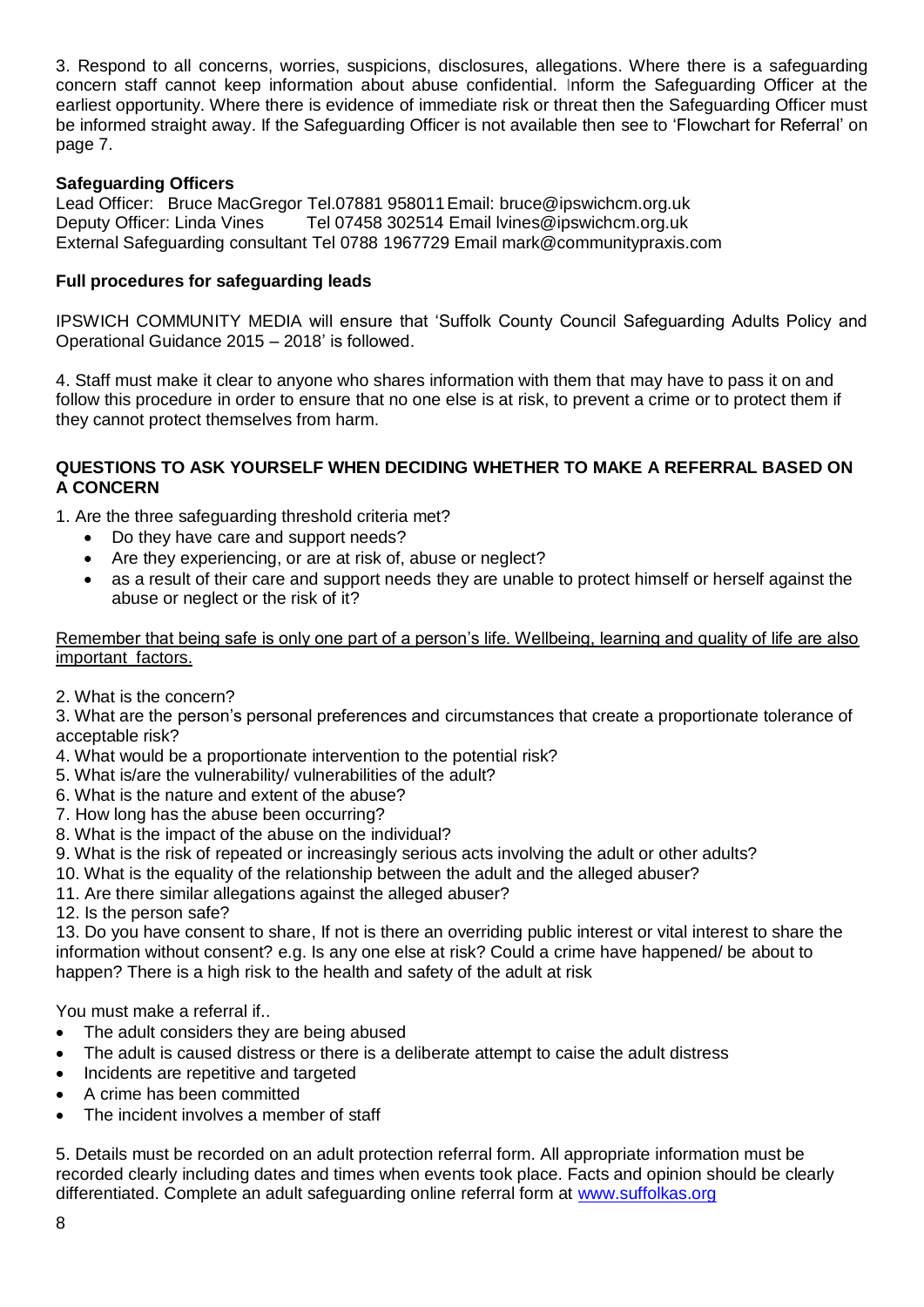6. Staff will follow the operational guidance on 'Making Safeguarding personal' as set out in 'Suffolk County Council Safeguarding Adults Policy and Operational Guidance 2015 – 2018.

This includes the following;

- Seeing people as experts in their own lives and working alongside them in a way that is consistent with their rights and capacity and that prevents abuse occurring wherever possible.
- Person-led and outcome focussed safeguarding, engaging the adult at risk in a conversation about how best to respond to their safeguarding situation in a way that enhances involvement, choice and control as well as improving quality of life, wellbeing and safety. Listening to the person and providing options that permit them to help themselves
- Recognising different preferences, histories, circumstances and lifestyles
- Wherever possible the adult at risk will decide on the chosen course of action, taking into account the impact of the adult at risk's mental capacity where relevant. However, staff caring or assisting them must do everything to identify and prevent abuse from happening wherever possible and evidence their efforts.

Remember you can discuss your concerns with the mash professionals consultation line – Professionals wanting guidance on making a referral call the MASH Professionals Consultation line 03456 [061 499](tel:00443456061499)

This guide is to help you refer concerns about an individual who may be vulnerable to being drawn into terrorism. Below are questions which may help you to quantify and structure your concerns. The list is not exhaustive and other factors may be present but they are intended as a guide to help communicate your professional judgement about what has led you to make a referral.

| Date approved<br>Or amended | Signed |
|-----------------------------|--------|
| 12/8/16                     |        |
| 15/6/17                     |        |
| 14/6/18                     |        |
| 12/6/19                     |        |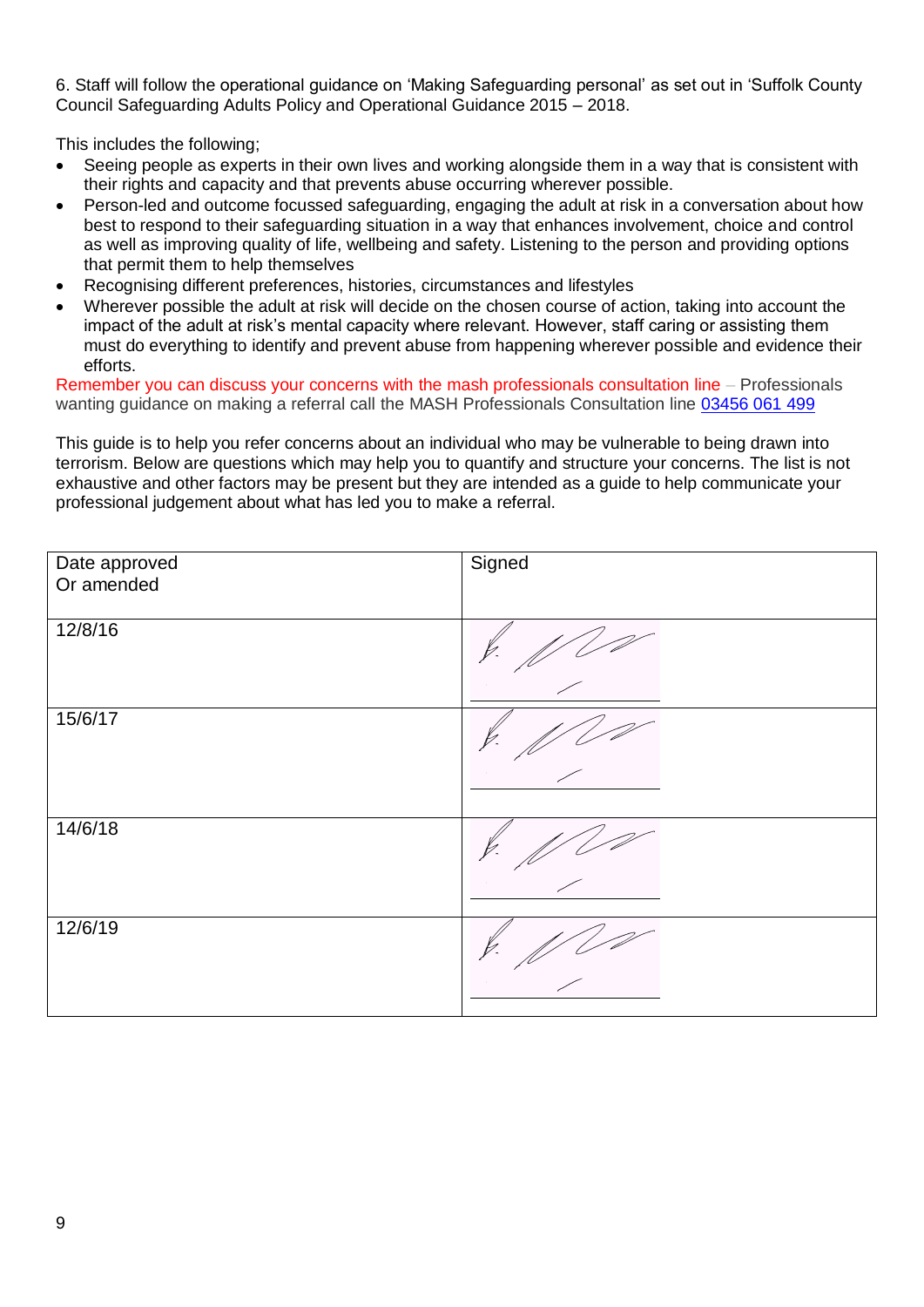

# <span id="page-9-0"></span>**E-SAFETY**

## **Why do we need to include E-Safety?**

Recent advances of the internet, mobile phones and other electronic technology has made access to information and communication increasingly easy for everyone. This is especially so for those who cannot always go out to socialise and rely on websites for social networking, watching films, downloading music, buying lottery tickets, shopping etc. Government guidance is clear, that all organisations working with children, young people adults at risk, families, parents and carers have responsibilities. It is also important to remember, children, young people and adults at risk can also abuse and such incidents fall into the remit of this policy

# <span id="page-9-1"></span>**E-SAFETY CODE OF CONDUCT:**

We expect everyone in our organisation to agree and sign up to our eSafety code of conduct to:

- 1. use the internet and other forms of communication in a sensible and polite way.
- 2. only access websites, send messages or access and use other resources that will not hurt or upset anybody.
- 3. seek permission if I want to use personal information or take photographs of other people.
- 4. report any concerns to the Lead or Deputy
- 5. be clear that we cannot maintain confidentiality if there is a concern about the welfare of a child, young person or adult at risk.

#### <span id="page-9-2"></span>**WHAT ARE THE RISKS?**

There are many potential risks including:

- accessing inappropriate or illegal websites.
- receiving unwanted or upsetting texts, e-mail messages or images.
- being "groomed" by another with a view to meeting the child, young person or adult at risk for their own illegal purposes including sex, drugs or crime.
- viewing or receiving socially unacceptable material such as inciting hatred or violence.
- sending bullying messages or posting malicious details about others.
- ignoring copyright law by downloading e.g. music, videos, homework cheat materials etc.
- overspending on shopping and gambling sites.
- being at risk of identity fraud for money transactions.
- inappropriate relationships or prostitution.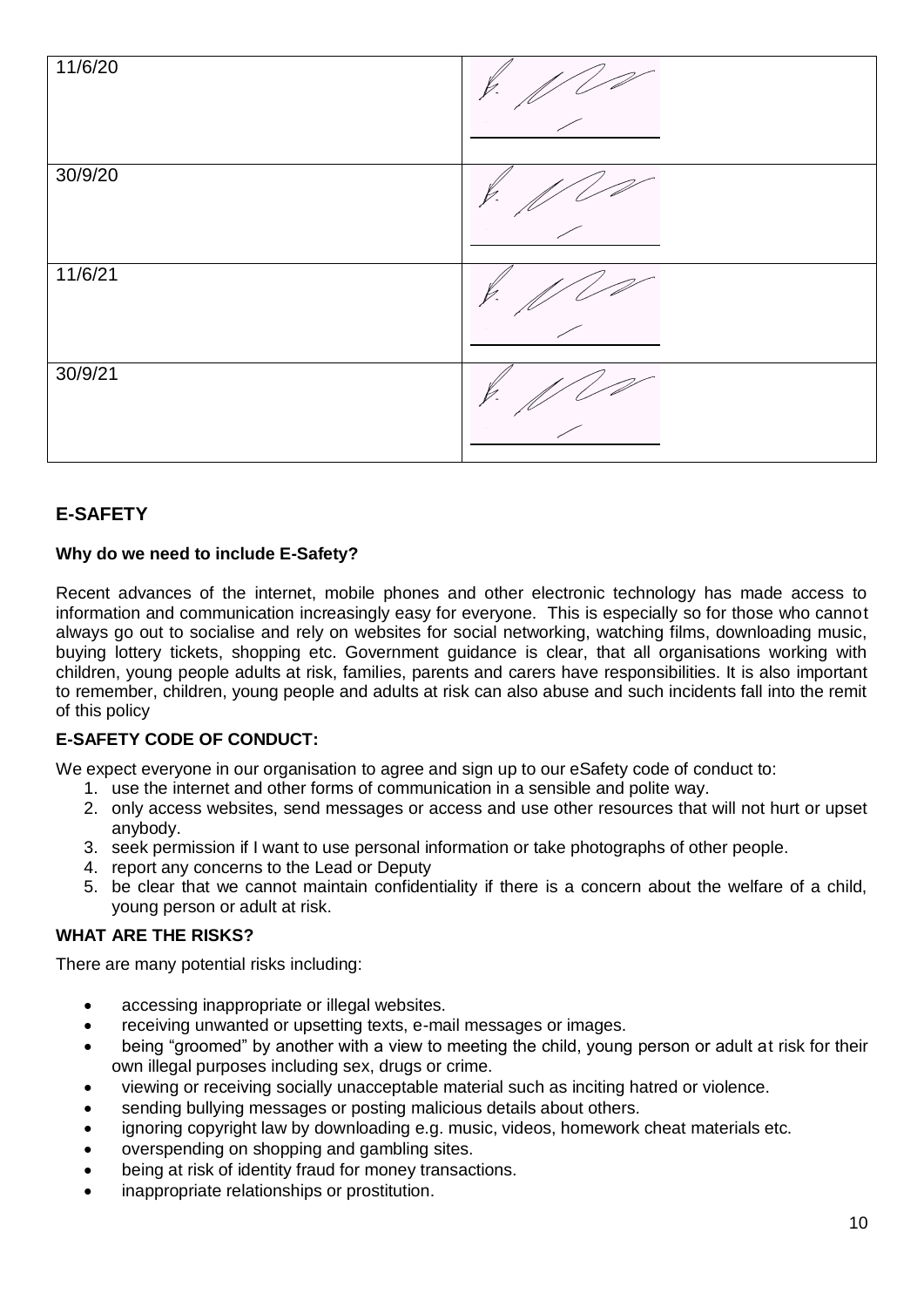# <span id="page-10-0"></span>**WHAT ELSE MIGHT BE OF CONCERN?**

# **A child, young person or adult at risk who:**

- is becoming secretive about where they are going to or who they are meeting.
- will not let you see what they are accessing online.
- is using a webcam in a closed area, away from other people.
- is accessing the web or using a mobile for long periods and at all hours
- clears the computer history every time they use it.
- receives unexpected money or gifts from people you don't know.
- does not appear to have the money they should have.

# **A person who:**

- befriends a child, young person or adult at risk on the internet or by text messaging.
- has links to children, young people and/or adults at risk on their social media pages especially if they work in a position of care such as a sports coach or care worker.
- is secretive about what they are doing and who they are meeting.

## <span id="page-10-1"></span>**WHAT DO I DO IF I AM CONCERNED?**

If you have any concerns, speak to the Lead or Deputy for Safeguarding. Remember:

- do not delay.
- do not investigate.
- seek advice from the Lead or Deputy
- make careful recording of anything you observe or are told

# <span id="page-10-2"></span>**MINIMISING THE RISKS**

We will:

- talk to children, adults and adults at risk about what they are accessing online.
- ensure everyone uses PCs, iPads and other technology in a general space where we can monitor what is going on.
- explain the risks of giving out personal details online
- talk about how people can be anyone they want to be online, e.g. by using misleading emails, photographs of other people, telling lies about their age, hobbies, school.
- encourage children, young people and adults at risk to think carefully about what photographs or videos they use online. They can be used and tampered with by other people, or they may not be appropriate.
- advise children, young people and adults at risk to only text, chat or webcam to people they know in real life.
- talk about how to identify SPAM messages or junk mail and how to delete them. This also applies to messages from people they do not know, or opening attachments.
- discuss how people hide their identities online and the importance of never meeting new online "friends" in real life.
- make sure children, young people and adults at risk understand they can always talk to us, or their parents and/or carers, about anything that makes them feel uncomfortable.
- look on the internet together for information about how to deal with or report problems.
- talk about how/when information or images get on to the internet, they can never be erased.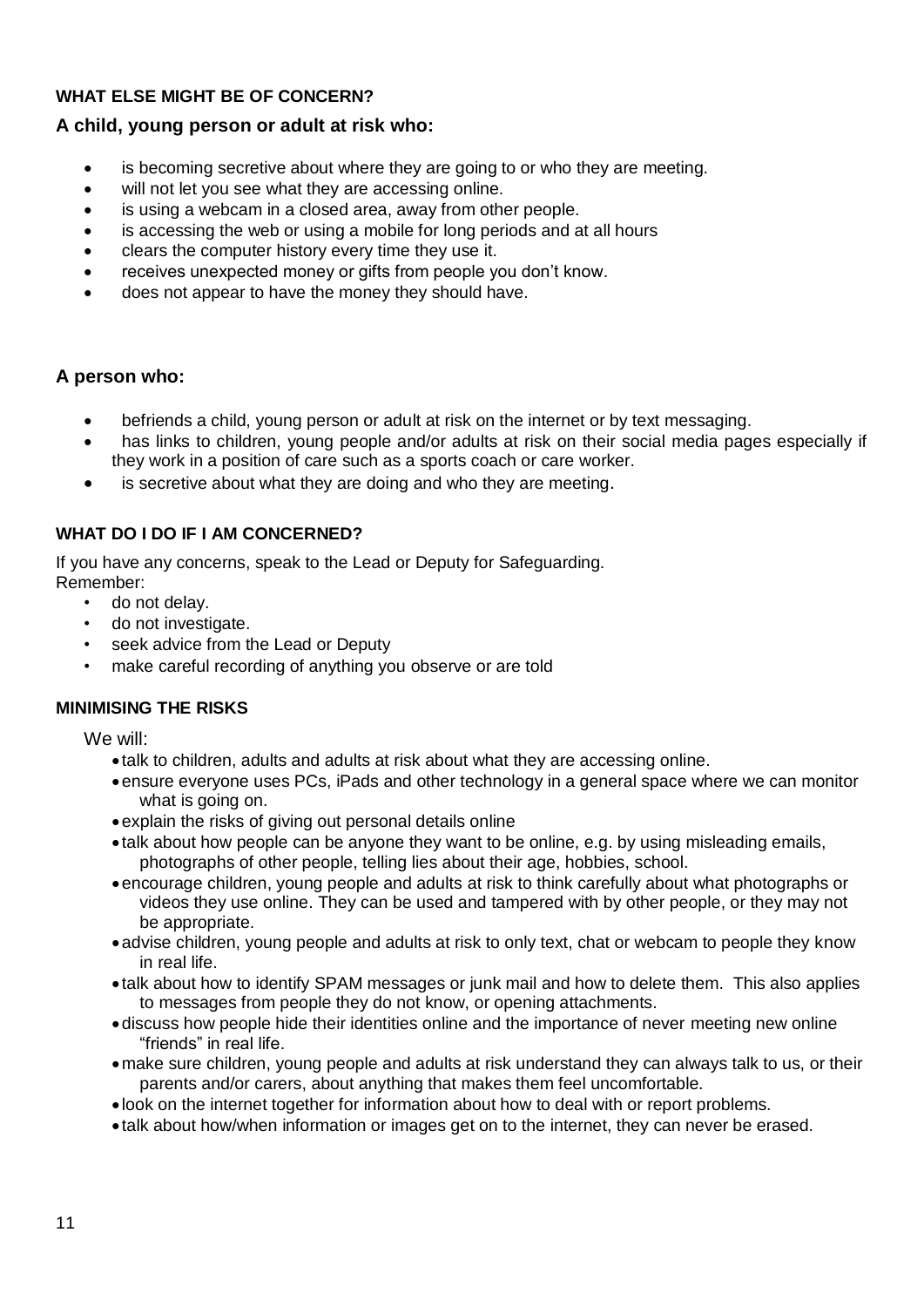# <span id="page-11-0"></span>**PHOTOGRAPHY & FILMING GUIDANCE**

The use of photography is really important to record the successes and achievements of children, young people and adults at risk in their lives and activities. However, it is vital to remember that photography can be used and distributed inappropriately including on the Internet.

It is therefore important to be clear about:

- explaining to parents and carers why caution is necessary
- the purpose of photos e.g. parent's and carer's own record, media and publicity etc
- the content required when using a professional photographer
- informing parents and seeking their consent for any publication or media use
- publishing only limited details alongside individuals' photos in newspapers etc
- taking photographs openly and away from changing areas
- the suitability of clothing e.g. swimsuits
- any group photos being taken only during the activity or on the premises
- all those taking photos signing a registration form, which includes the reason, use and storage of all photographs and films

The above guidance applies to any photographic and filming equipment including camera phones, digital or video cameras, which and who's equipment is used should also be recorded on the registration form

## <span id="page-11-1"></span>**TRANSPORT**

We ensure that we:

- gain written permission from parents or carers to carry children, young people and adults at risk
- keep a register of who is being transported and who is driving, when to where and return, with collection and return times being specified
- provide all transporting and being transported with an emergency contact numbers
- plan journeys regarding time, distance and stopping points
- consider if another driver might be required or the possible need for extra supervision
- have emergency procedures in place and we ensure that drivers:
- are recruited under safeguarding recruitment procedures
- are suitably qualified to drive the required vehicle
- provide proof of insurance regarding business use and comprehensive insurance
- can evidence the vehicle is roadworthy and suitable for transporting each individual
- provide suitable and age appropriate seat belts, booster seats and wheelchair anchor points
- avoid transporting children, young people or adults at risk on their own

# <span id="page-11-2"></span>**ACTIVITIES, EVENTS AND VISITING SPEAKERS/ACTIVITY LEADERS**

We will always ensure visitors and activities undertaken are risk assessed and we are committed to:

- ensuring that those who run activities have the expertise, knowledge and skills to do so properly and are appropriately checked and risk assessed
- completing a risk assessment which involves identifying risks and the means of reducing or eliminating those risks for all activities or events
- risk assessing any changes being made to activities or events involving
- having a written plan in place if event or activity has to be cancelled
- having a written plan in place in case of emergency including contact numbers
- implementing the required actions identified by the risk assessment process and reviewing the effectiveness of these on a regular basis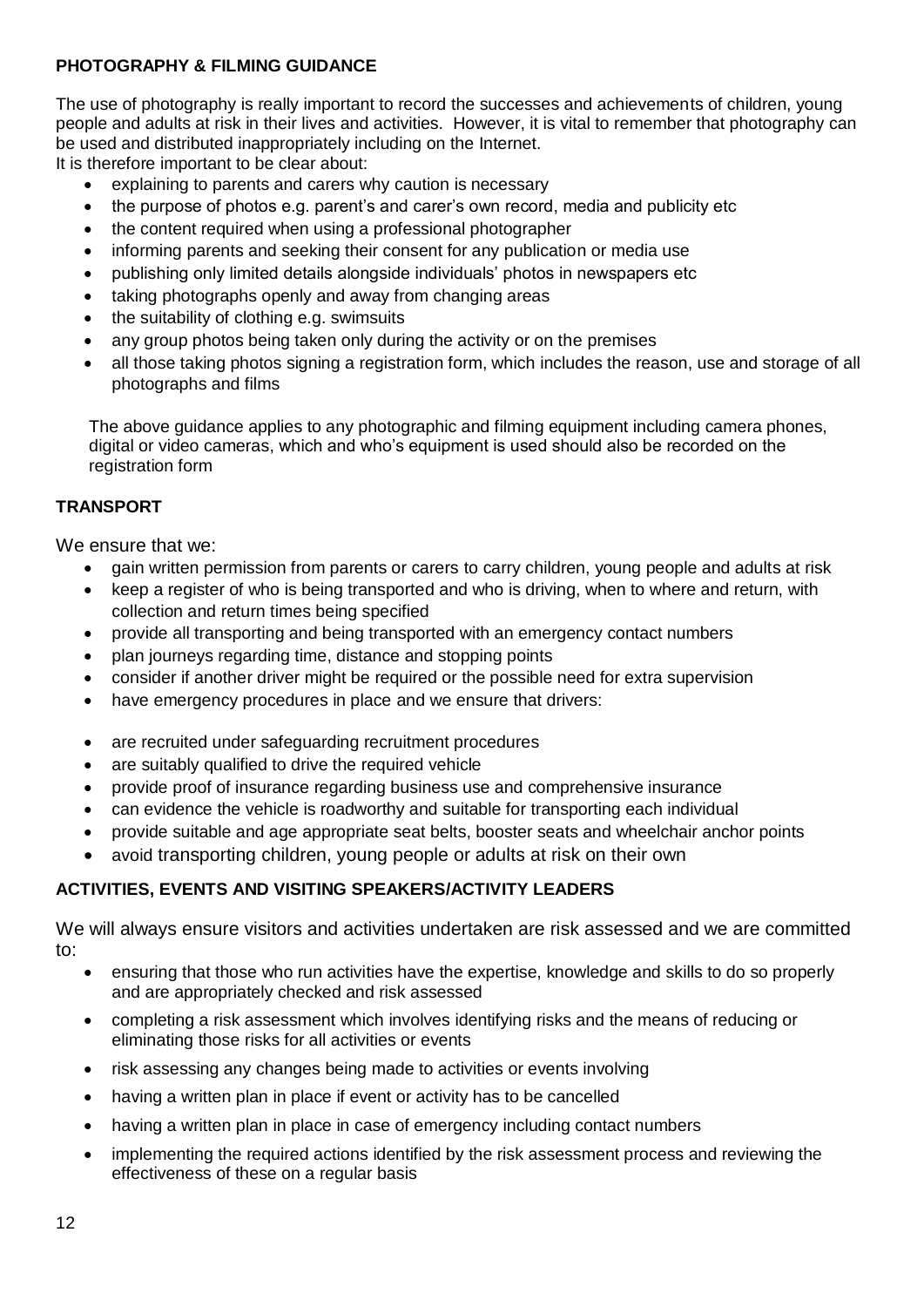# <span id="page-12-0"></span>**THE LATE PICK UP OF AN ADULT AT RISK**

If attempts to contact the parent and nominated emergency contact fail, then the supervising adult should wait with the child, young person or adult at risk with other staff, volunteers or parents wherever possible.

Staff paid and unpaid should avoid:

- taking the child or adult home or to another location:
- waiting alone with the child or adult in a vehicle or at the venue;
- sending the child or adult home with another person, without parental consent;
- <span id="page-12-1"></span>leaving the child or adult alone.

If all attempts to make contact fail, it may be advisable to contact the police for advice.

## **ADULT GOES MISSING**

If a child, young person or adult at risk goes missing from the group or organisation it should be reported to the police. Use 999 where there is a concern that they cannot be found or are vulnerable.

A missing person may be assessed as 'at risk' if they fit one or more of the following categories.

- is under 16
- has expressed feelings of suicide
- has dementia
- has been acting totally out of character
- has mental health issues
- is under increased stress
- has an illness or a physical disability
- has a learning disability
- is in need of regular medication/care
- is an addict

The Lead or Deputy should be informed as soon as possible and all details and actions recorded dated timed and signed.

#### <span id="page-12-2"></span>**FIRST AID**

Our First Aiders have completed specific training as set out by the Health and Safety Executive (HSE). They hold valid and up to date certificates of competence issued by an organisation whose training and qualifications are approved by the HSE.

The duties of a First Aider are:

- to give immediate First Aid to children, young people, adults at risk, staff or visitors when needed
- to ensure that an ambulance or other professional medical help is called when necessary

Our organisation undertakes to ensure there is always a trained first aider on site at our venues or, if other venues used such as schools, that they have appropriate first aid cover.

We also provide training and guidance on dealing with hazardous materials such as blood, other bodily fluids and chemicals. We ensure sufficient equipment is available to deal with accidents or spillage.

All incidents will be reported and recorded in the First Aid and Incident Accident Books

#### <span id="page-12-3"></span>**BUILDINGS AND VENUES**

Safeguarding risk assessments will be carried out on all buildings and venues used by our organisation or by the host's venue management, such as schools

The safeguarding risk assessment should cover

- access especially how people enter and leave the building
- signing in protocol
- use of kevs
- toilets and changing rooms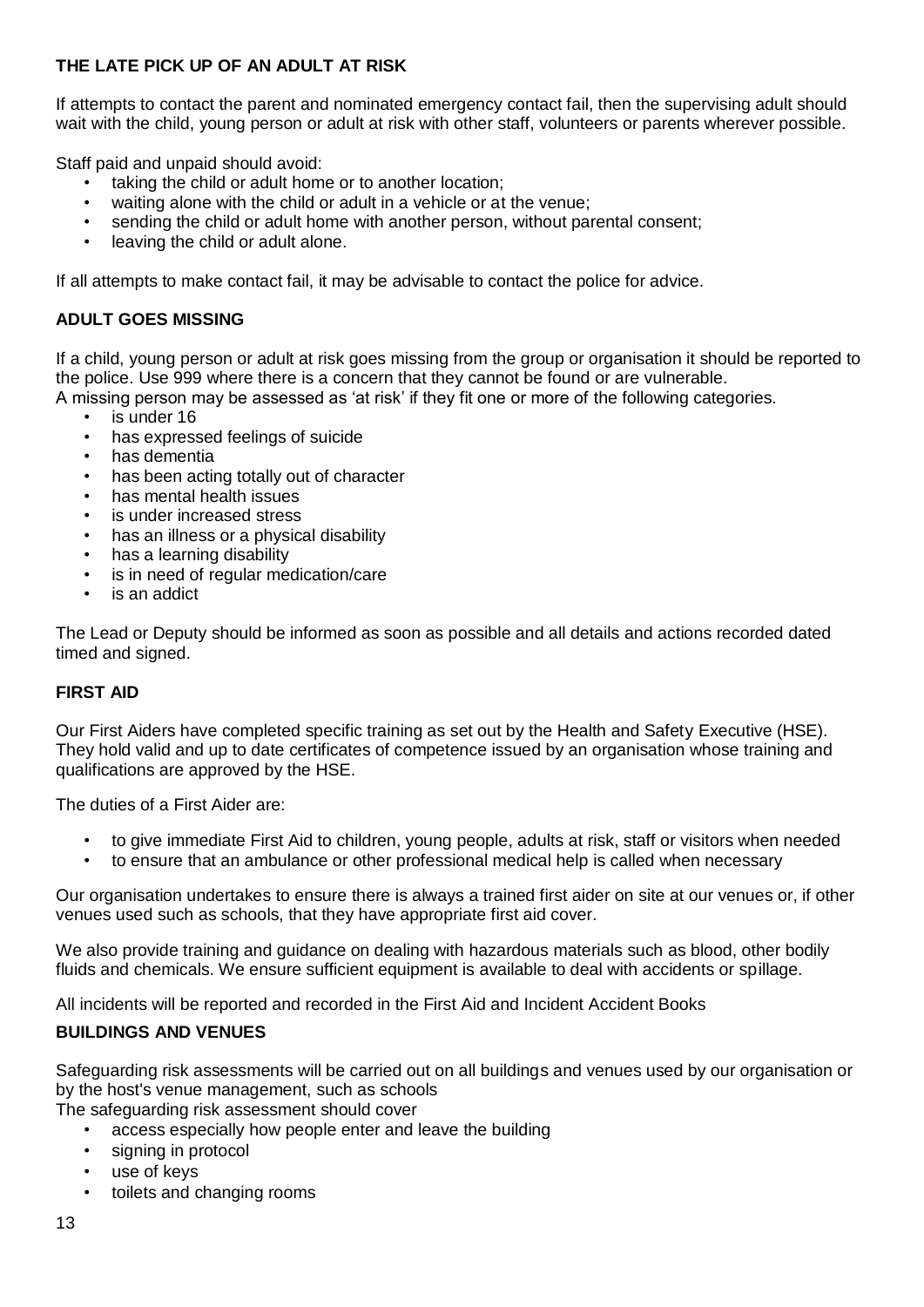- any outside space
- car parks
- any other relevant issues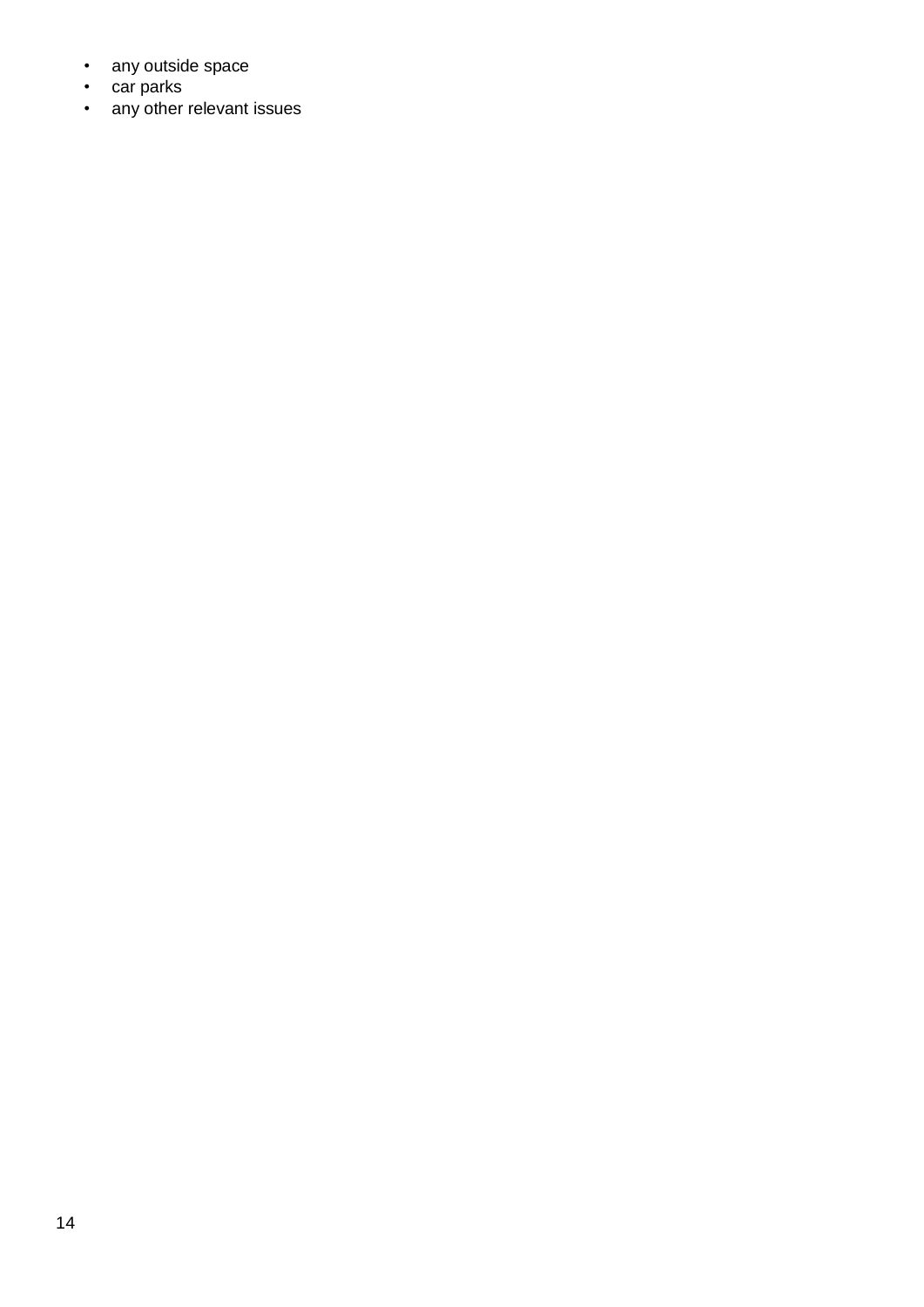## **ESAFETY REFERRAL FLOWCHART**

<span id="page-14-0"></span>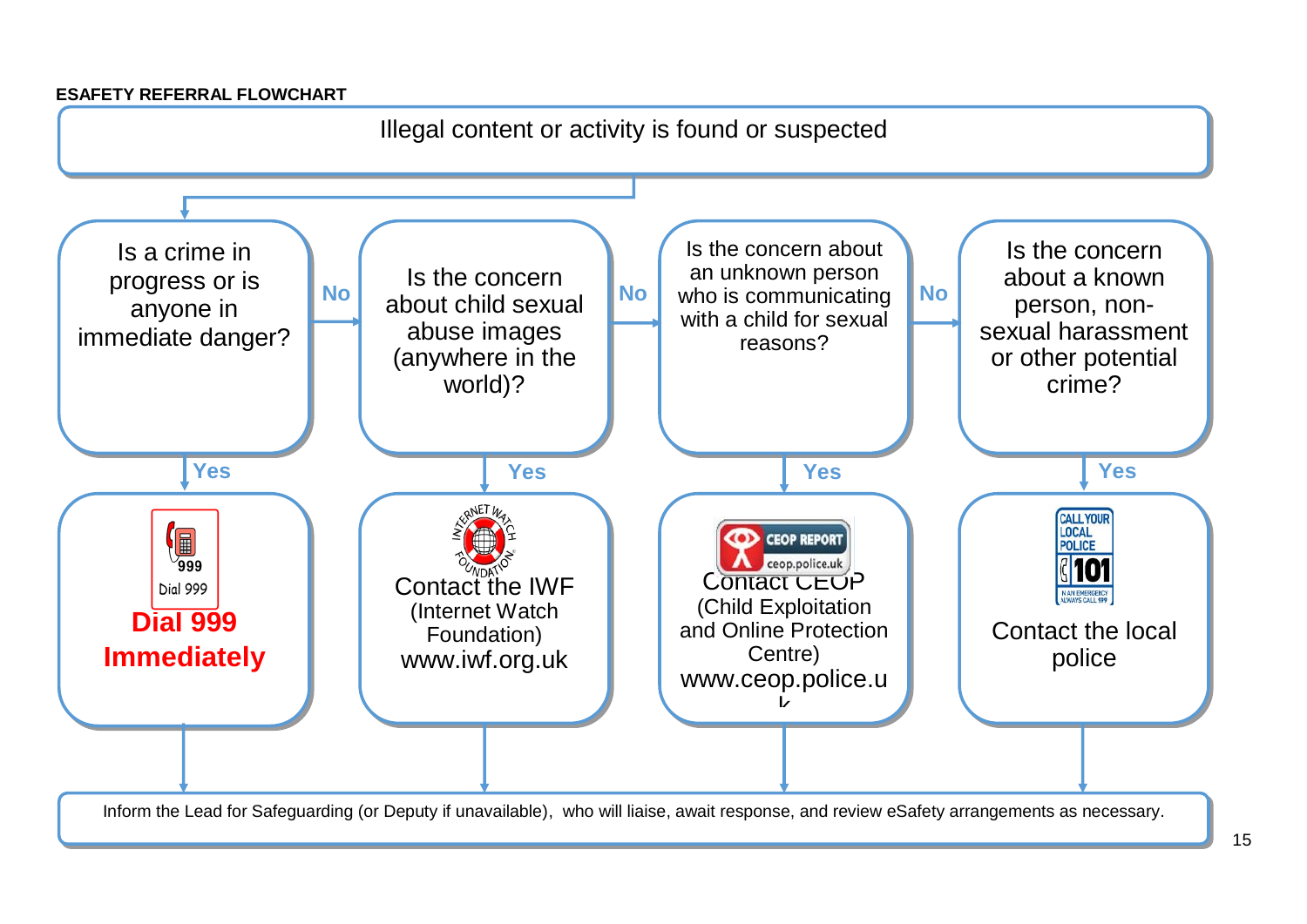## <span id="page-15-0"></span>**ABUSE TYPES AND INDICATORS**

The lists below are purely for Operational Guidance. The presence of one or more does not automatically confirm abuse. The existence of a number of the indicators may, however, suggest a potential for abuse and should therefore necessitate further assessment or scrutiny. If there is any concern at all about the possibility of abuse then advice should be sought and an alert should be submitted to Customer First without delay.

Abuse can generally be viewed in terms of the following categories; Physical, Domestic, Sexual, Psychological, Financial/ material, Modern Slavery, Discriminatory, Organisational, Neglect and acts of omission, and Self-neglect.

## <span id="page-15-1"></span>**PHYSICAL ABUSE**

Physical injuries which have no satisfactory explanation or where there is a definite knowledge, or a reasonable suspicion that the injury was inflicted with intent, or through lack of care, by the person having custody, charge or care of that person, including hitting, slapping, pushing, misuse of or lack of medication, restraint, or inappropriate sanctions.

Possible Indicators of physical abuse

• History of unexplained falls or minor injuries

• Unexplained bruising – in well protected areas, on the soft parts of the body or clustered as from repeated striking

- Unexplained burns in an unusual location or of an unusual type
- Unexplained fractures to any part of the body that may be at various stages in the healing process
- Unexplained lacerations or abrasions
- Slap, kick, pinch or finger marks
- Injuries/bruises found at different stages of healing for which it is difficult to suggest an accidental cause
- Injury shape similar to an object
- Untreated medical problems
- Weight loss due to malnutrition or dehydration; complaints of hunger
- Appearing to be over medicated

# <span id="page-15-2"></span>**DOMESTIC ABUSE**

Domestic abuse can also involve the abuse of an 'adult at risk'. Safeguarding Adults procedures only apply where the adult:

- has needs for care and support (whether or not the local authority is meeting any of those needs) and;
- is experiencing, or at risk of, abuse or neglect; and

 as a result of those care and support needs is unable to protect themselves from either the risk of, or the experience of abuse or neglect. (Sec 42 Care Act)

The Government definition of domestic abuse is: 'Any incident or pattern of incidents of controlling, coercive or threatening behaviour, violence or abuse between those aged 16 or over (Safeguarding Adults applies from age 18) who are or have been intimate partners or family members regardless of gender or sexuality. This can encompass, but is not limited to, the following types of abuse:

- psychological
- physical
- sexual
- •financial
- emotional
- •'Honour' based violence
- •Female Genital Mutilation
- •forced marriage

'Controlling behaviour is: a range of acts designed to make a person subordinate and/or dependent by isolating them from sources of support, exploiting their resources and capacities for personal gain,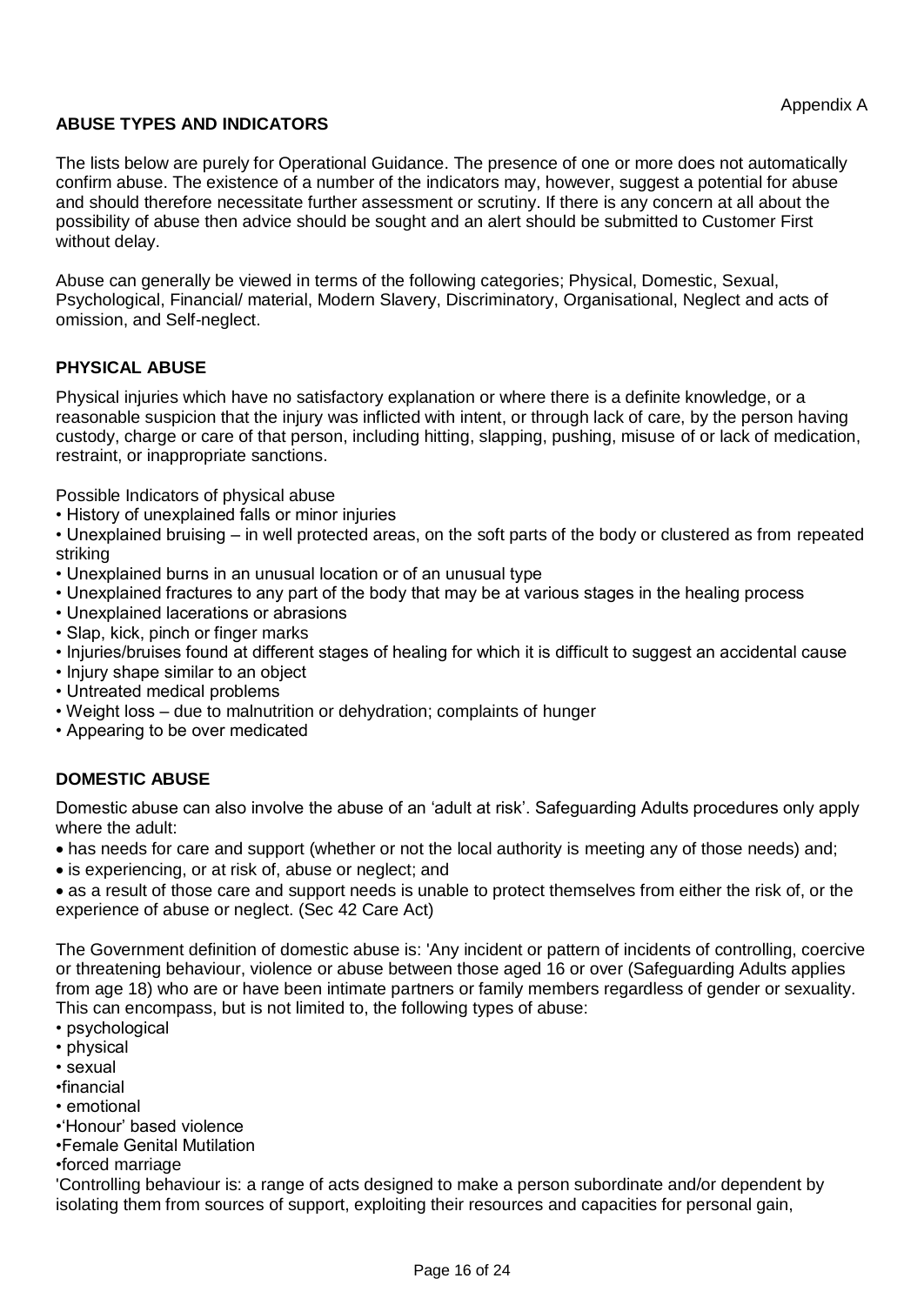depriving them of the means needed for independence, resistance and escape and regulating their everyday behaviour.

Coercive behaviour is: an act or a pattern of acts of assault, threats, humiliation and intimidation or other abuse that is used to harm, punish, or frighten their victim.' (Home Office 2013) Agencies that are concerned that an adult is subject to domestic abuse consider a referral to a multi-agency risk assessment conference (MARAC).

Action should always be taken to pass on referrals for all incidents of domestic abuse relating to adults at risk, to Customer First. Where the victim is not an adult at risk, concerns should be raised directly with the police.

The Government definition of domestic abuse, which is not a legal definition, includes so called 'honour' based violence, female genital mutilation (FGM) and forced marriage, and is clear that victims are not confined to one gender or ethnic group. Below is a brief outline of Honour Based Violence, FGM and Forced Marriage. Please visit the Adult Safeguarding Board website for the full Honour Based Violence and Forced Marriage policies.

#### <span id="page-16-0"></span>**HONOUR BASED VIOLENCE**

Honour Based Violence (HBV) is a crime or incident which has or may have been committed to protect or defend the honour of the family or community. It is a collection of practices used to control behaviour within families or other social groups, to protect perceived cultural and religious beliefs and/or honour. Such violence can occur when a relative has shamed the family and/or community by breaking their honour code.

Women are predominately but not exclusively the victims of so called Honour Based Violence which is used to assert male power in order to control female autonomy and sexuality. Honour Based Violence can be disguised from other forms of violence as it is often committed with some degree of approval and/or collusion from family and/or community members. Such crimes cut across all cultures, nationalities, faith groups and communities and should be referred within existing adult protection procedures where the victim is an 'adult at risk' as defined by the Care Act 2014.

Where children or adults at risk are identified as being victims of, involved in, or witness to Honour Based Violence, contact should be made with Customer First on 0808 800 4005. Victims of Honour Based Violence can also access help and advice from Karma Nirvana at www.karmanirvana.org.uk or by contacting 0800 5999247.

# <span id="page-16-1"></span>**FORCED MARRIAGE**

A forced marriage is where one or both people do not (or in cases of people lacking the mental capacity to make the relevant decisions, cannot) consent to the marriage and pressure or abuse is used. Forced marriage is recognised in the UK as a form of violence against women and men, domestic/child abuse and a serious abuse of human rights.

The pressure put on people to marry against their will can be physical (including threats, actual physical violence and sexual violence) or emotional and psychological (for example, when someone is made to feel like they are bringing shame on their family). Financial abuse (removal of wages or deprivation of finances or necessities) can also be a factor.

All Forced Marriage alerts relating to adults at risk are to be submitted to Customer First on 0808 800 4005. Further support can be accessed via the Forced Marriage Unit (FMU). The FMU is a joint Foreign and Commonwealth Office and Home Office unit which was set up in January 2005 to lead on the Government's forced marriage policy, outreach and casework. It operates both inside the UK, where support is provided to any individual, and overseas, where consular assistance is provided to British nationals, including dual nationals.

The FMU operates a public helpline to provide advice and support to victims of forced marriage as well as to professionals dealing with cases. The assistance provided ranges from simple safety advice, through to aiding a victim to prevent their unwanted spouse moving to the UK ('reluctant sponsor' cases), and, in extreme circumstances, to rescue victims held against their will overseas. Tel: +44 (0) 20 7008 0151.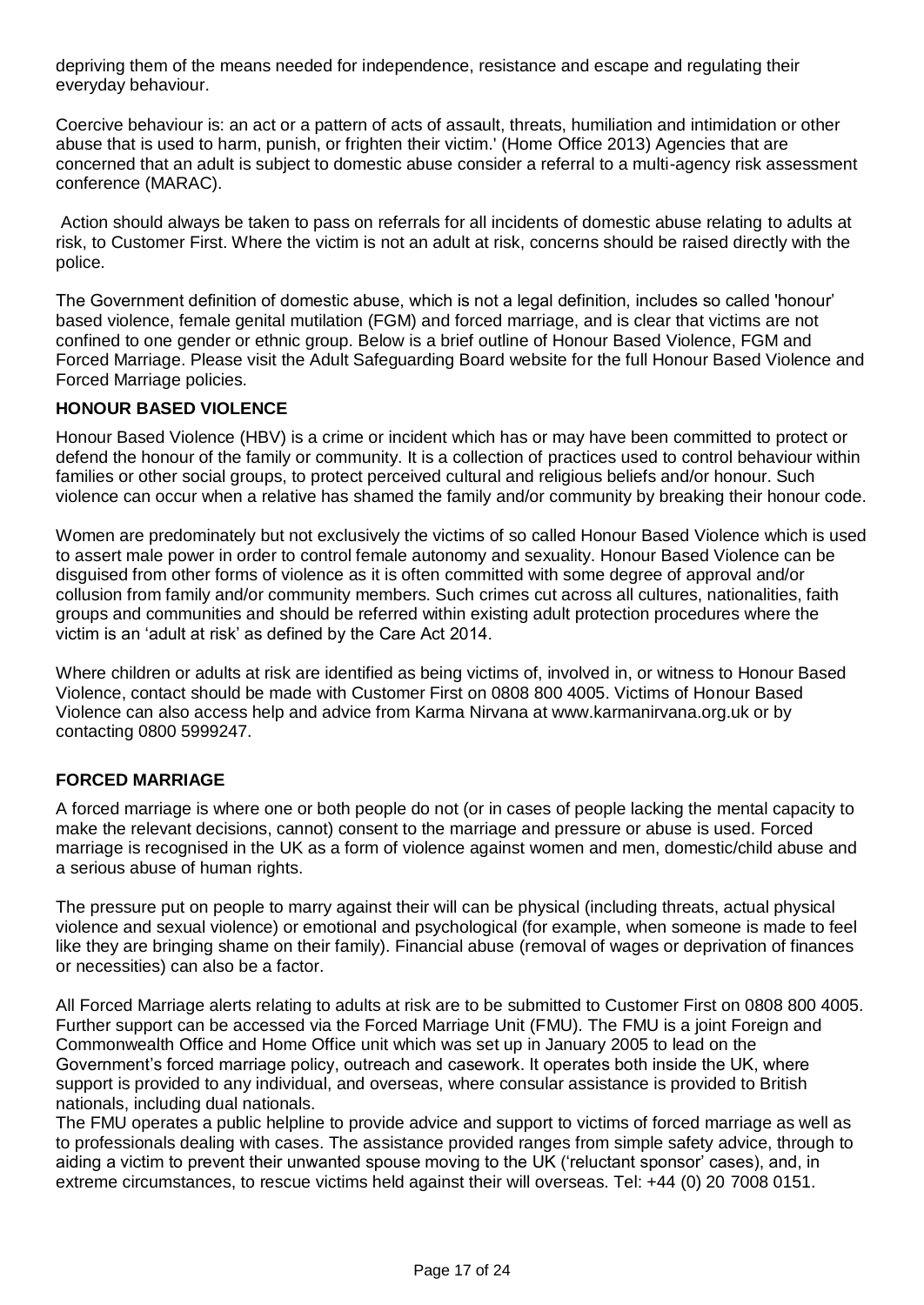Victims of Forced Marriage can also access help and advice from Karma Nirvana at www.karmanirvana.org.uk or by contacting 0800 5999247.

It is important to remember the following when addressing issues of Forced Marriage and/or Honour-based violence:

**DO NOT** go directly to, share information with, or use as an interpreter a relative, friend, neighbour, community leader or other with influence in the community. This will alert them to your enquiries and may place the adult at further risk.

**DO NOT** attempt to give the person immigration advice. It is a criminal offence for any unqualified person to give this advice.

## <span id="page-17-0"></span>**FEMALE GENITAL MUTILATION (FGM)**

if they believe that the adult or a child within the family may be at risk of FGM. The police and Health colleagues will be notified in the Multi-Agency Safeguarding Hub.

#### <span id="page-17-1"></span>**SEXUAL ABUSE**

Sexual acts which might be abusive include non-contact abuse such as looking, pornographic photography, indecent exposure, harassment, unwanted teasing or innuendo, or contact such as touching breasts, genitals, or anus, masturbation, penetration or attempted penetration of vagina, anus, and mouth with or by penis, fingers or other objects (rape).

Possible Indicators of sexual abuse

- A change in usual behaviour for no apparent or obvious reason
- Sudden onset of confusion, wetting or soiling
- Withdrawal, choosing to spend the majority of time alone
- Overt sexual behaviour/language by the adult at risk
- Disturbed sleep pattern and poor concentration Difficulty in walking or sitting
- Torn, stained, bloody underclothes
- Love bites
- Pain or itching, bruising or bleeding in the genital area
- Sexually transmitted urinary tract/vaginal infections
- Bruising to the thighs and upper arms
- Frequent infections
- Severe upset or agitation when being bathed/dressed/undressed/medically examined
- Pregnancy in a person not able to consent

#### <span id="page-17-2"></span>**PSYCHOLOGICAL ABUSE**

Psychological, or emotional abuse, includes the use of threats, fears or bribes to negate an adult at risk's choices, independent wishes and self- esteem; cause isolation or overdependence (as might be signaled by impairment of development or performance); or prevent an adult at risk from using services, which would provide help.

Possible Indicators of psychological abuse

- Ambivalence about carer
- Fearfulness expressed in the eyes; avoids looking at the carer, flinching on approach
- Deference
- Overtly affectionate behaviour to alleged source of risk
- Insomnia/sleep deprivation or need for excessive sleep
- Change in appetite
- Unusual weight gain/loss
- Tearfulness
- Unexplained paranoia
- Low self-esteem
- Excessive fears
- Confusion
- Agitation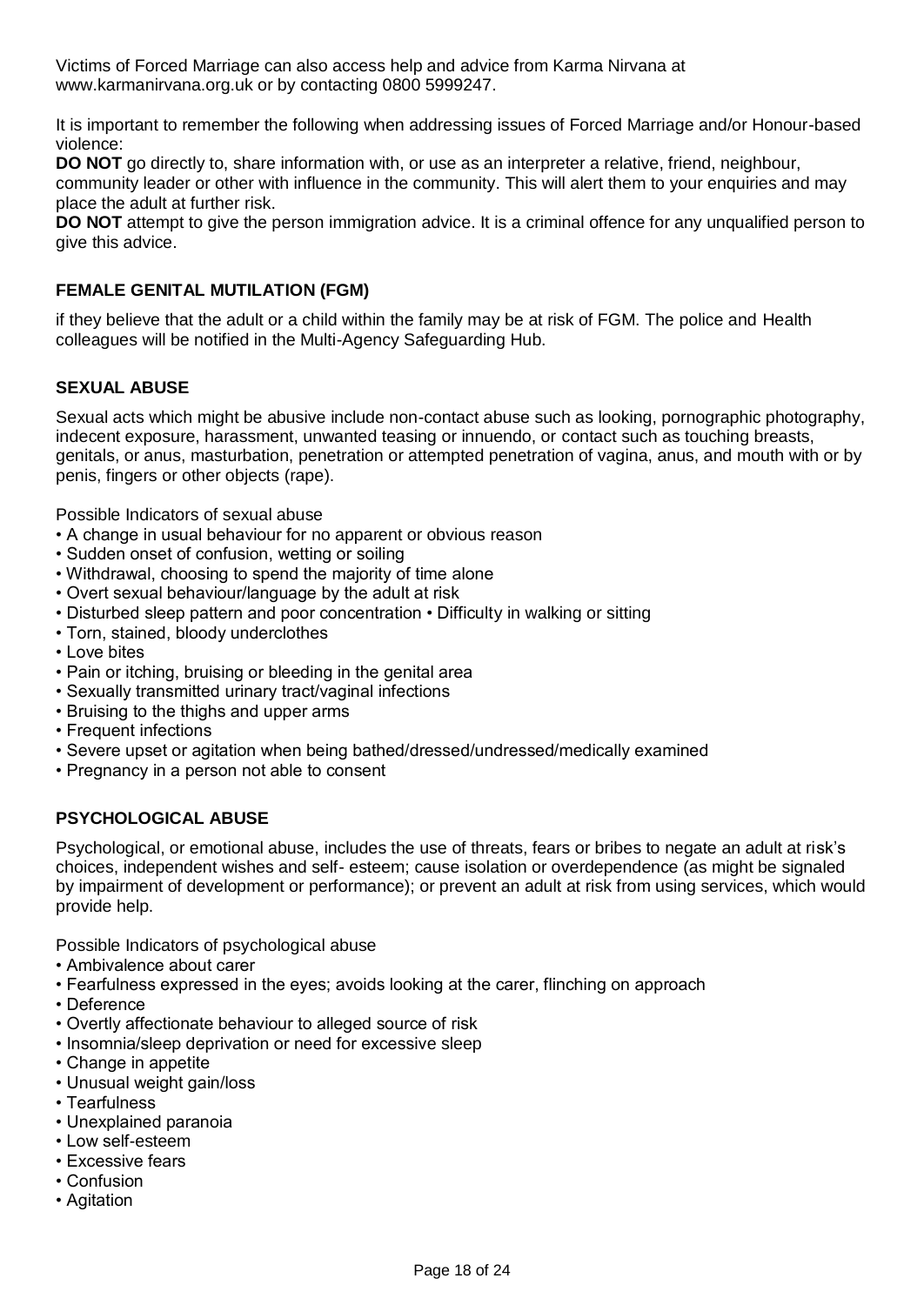## <span id="page-18-0"></span>**FINANCIAL ABUSE**

This usually involves an individual's funds or resources being inappropriately used by a third person (i.e. theft) It includes the withholding of money or the inappropriate or unsanctioned use of a person's money or property or the entry of the adult at risk into financial contracts or transactions that they do not understand, to their disadvantage.

Possible Indicators of financial abuse

- Unexplained or sudden inability to pay bills
- Unexplained or sudden withdrawal of money from accounts
- Person lacks belongings or services, which they can clearly afford

• Lack of receptiveness to any necessary assistance requiring expenditure, when finances are not a problem – although the natural thriftiness of some people should be borne in mind

• Extraordinary interest by family members and other people in the adult at risk's assets

• Power of Attorney obtained when the adult at risk is not able to understand the purpose of the document they are signing

• Recent change of deeds or title of property

• Unpaid carer or support worker only asks questions of the worker about the user's financial affairs and does not appear to be concerned about the physical or emotional care of the person

- The person who manages the financial affairs is evasive or uncooperative
- A reluctance or refusal to take up care assessed as being needed
- A high level of expenditure without evidence of the person benefiting
- The purchase of items which the person does not require or use
- Personal items going missing from the home
- Unreasonable and /or inappropriate gifts

## <span id="page-18-1"></span>**MODERN SLAVERY**

Possible indicators of modern slavery

- Marked isolation from the community
- Seeming under the control and influence of others and relying on others to communicate on their behalf
- Restricted freedom of movement
- Unusual travel times
- Unfamiliarity with the local neighbourhood

• Signs of physical or psychological abuse such as looking malnourished or unkempt or appearing withdrawn

• Poor living conditions such as unhygienic, overcrowded accommodation or living and working at the same address

• Few or no personal effects and no identification documents

• Reluctance to seek help often characterized by hesitance to speak to strangers or professionals and limited eye contact

• Fear of law enforcement

This list is not exhaustive. The signs of slavery are often hidden, making it difficult to recognise victims. Where modern slavery is suspected and the victim is an adult at risk, a Safeguarding Adults referral should be made to Customer First on 03456 066 167. All other victims should be referred to the police directly by dialling 101.

However, if you think a person is in immediate danger, call 999 and ask for the police.

Advice and Guidance can be sought from the Modern Slavery Helpline on 08000 121 700.

#### <span id="page-18-2"></span>**DISCRIMINATORY ABUSE**

This is abuse targeted at a perceived vulnerability or on the basis of prejudice including racism or sexism, or based on a person's impairment, origin, colour, disability, age, illness, sexual orientation or gender. It can take any of the other forms of abuse, oppressive treatment, harassment, slurs or similar treatment. Discriminatory abuse may be used to describe serious, repeated or pervasive discrimination, which leads to significant harm or exclusion from mainstream opportunities, provision of poor standards of health care, and/or which represents a failure to protect or provide redress through the criminal or civil justice system.

Possible Indicators of discriminatory abuse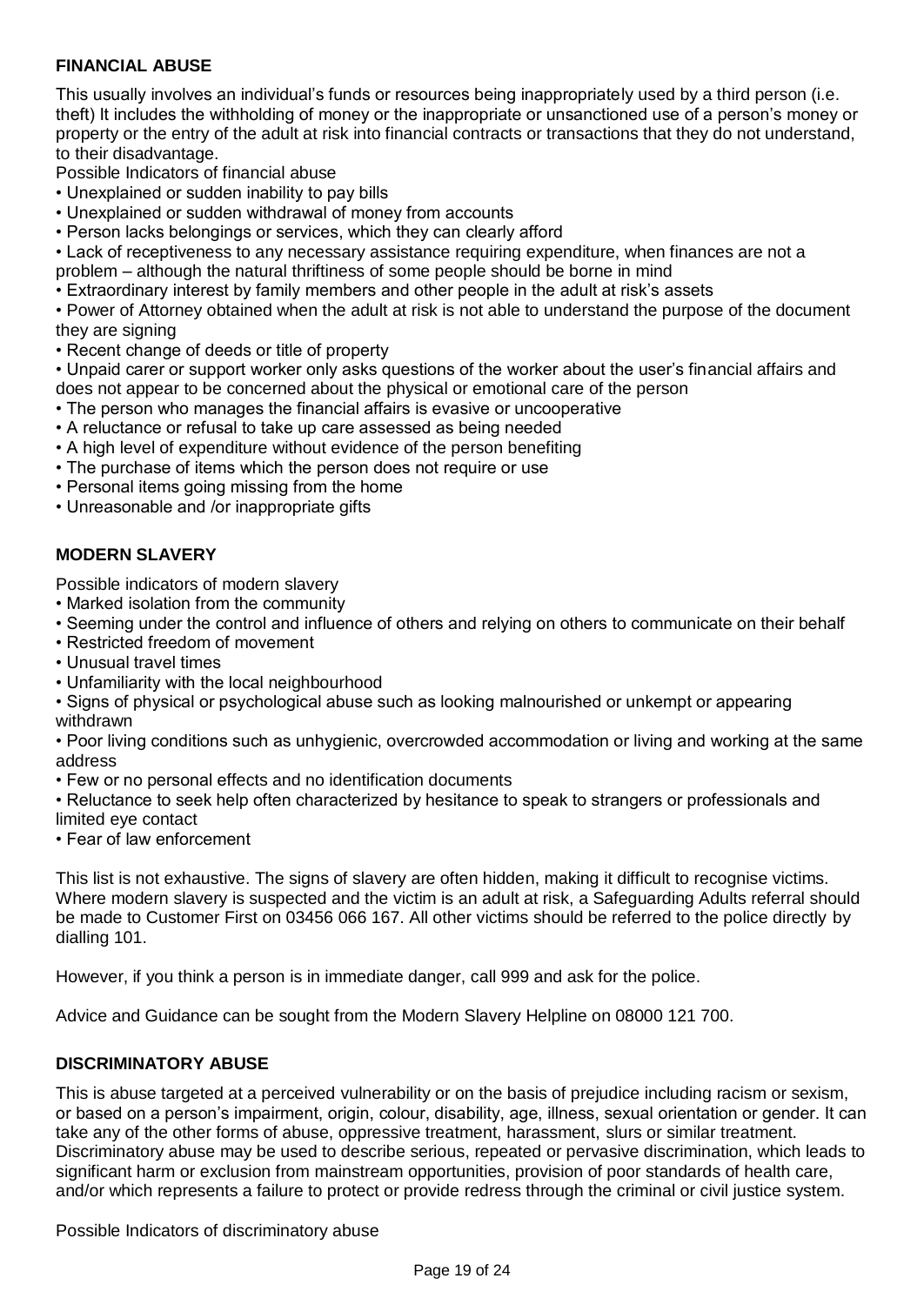- Hate mail
- Verbal or physical abuse in public places or residential settings
- Criminal damage to property
- Target of distraction burglary, bogus officials or unrequested building/household services

• Discriminatory abuse can manifest itself as the other types of abuse; physical or sexual abuse/ assault, financial abuse/ theft, neglect, psychological abuse.

## <span id="page-19-0"></span>**ORGANISATIONAL ABUSE**

Organisational abuse happens when the routines in use force residents or service users to sacrifice their own needs, wishes or preferred lifestyle to the needs of the institution or service provider. Abuse may be a source of risk from an individual or by a group of staff

embroiled in the accepted custom, subculture and practice of the institution or service.

Possible Indicators of Organisational Abuse

• Organisations may include residential and nursing homes, hospitals, day centres, sheltered housing schemes, group or supported housing projects. It should be noted that all organisations and services, whatever their setting, can have institutional practices which can cause harm to adults at risk.

• It may be reflected in an enforced schedule of activities, the limiting of personal freedom, the control of personal finances, a lack of adequate clothing, poor personal hygiene, a lack of stimulating activities or a low quality diet – in fact, anything which treats the person concerned as not being entitled to a 'normal' life.

The distinction between abuse in institutions and poor care standards is not easily made and judgements about whether an event or situation is abusive should be made with advice from appropriate professionals and regulatory bodies.

## <span id="page-19-1"></span>**DISCLOSURE AND BARRING SERVICE (DBS)**

The Safeguarding Vulnerable Groups Act 2006 (SVGA) places a legal duty on employers in the health and social care sector and personnel suppliers to refer any person to the Disclosure and Barring Service who has:

• Harmed or poses a risk of harm to a child or vulnerable adult;

- Satisfied the harm test; or
- Received a caution or conviction for a relevant offence.

Practitioners are therefore advised to check that a DBS referral has been submitted where staff named as the alleged abuser are dismissed as a result of their conduct or resign prior to the conclusion of a Section 42 Enquiry. For further information, please see the Safeguarding Adults Board policy on Regulated Services.

Abuse of Staff Although abuse of staff by service users or other staff is a very serious matter which requires immediate action, the Safeguarding Adults policy is not appropriate to address this situation. In these circumstances, the staff member should be assisted via IPSWICH COMMUNITY MEDIA's internal HR (Human Resources) procedures. Appropriate intervention can also be sought for the service user, such as referral for an unscheduled review by the area cluster or assessment by a health professional.

#### <span id="page-19-2"></span>**NEGLECT / ACTS OF OMISSION**

Neglect can be both physical and emotional. It is about the failure to keep an adult at risk clean, warm and promote optimum health, or to provide adequate nutrition, medication, being prevented from making choices. Neglect of a duty of care or the breakdown of a care package may also give rise to safeguarding issues i.e. where a carer refuses access or if a care provider is unable, unwilling or neglects to meet assessed needs. If the circumstances mean that the 'adult at risk' is at risk of significant harm, then Safeguarding Adults procedures should be invoked.

Possible Indicators of neglect

- Poor condition of accommodation
- Inadequate heating and/or lighting
- Physical condition of person poor, e.g. ulcers, pressure sores etc.
- Person's clothing in poor condition, e.g. unclean, wet, etc.
- Malnutrition
- Failure to give prescribed medication or appropriate medical care
- Failure to ensure appropriate privacy and dignity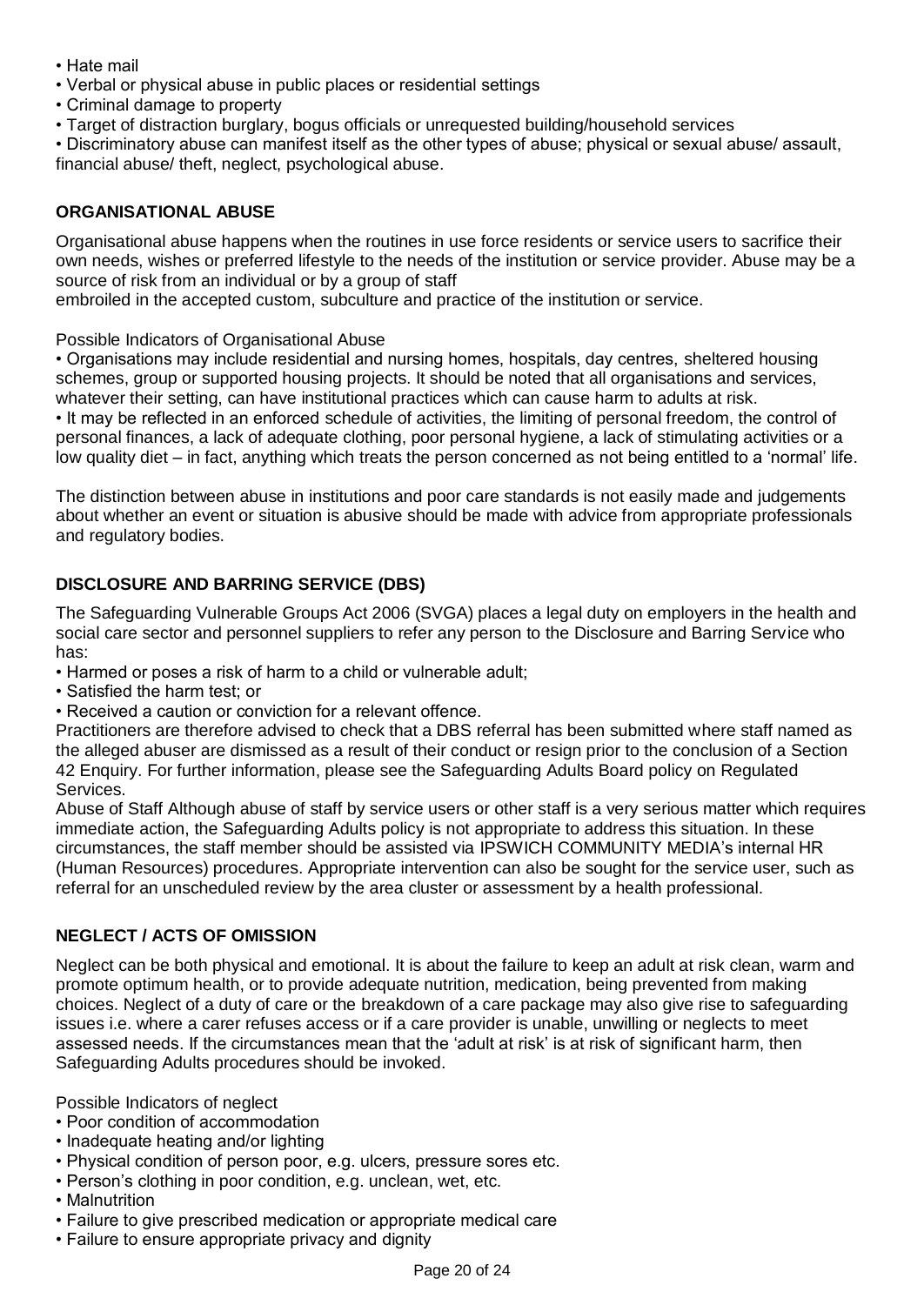- Inconsistent or reluctant contact with health and social agencies
- Refusal of access to callers/visitors

A person with capacity may choose to self-neglect, and whilst it may be a symptom of a form of abuse it is not abuse in itself within the definition of these procedures.

## <span id="page-20-0"></span>**WILLFUL NEGLECT AND ILL-TREATMENT**

Section 44 of the Mental Capacity Act 2005 and Section 127 of the Mental Health Act 1983 make it a criminal offence to ill-treat or willfully neglect a person who lacks the capacity to care for themselves, or where the 'abuser' believes the individual lacks capacity.

The abuser is committing an offence when they are responsible for the care of the adult at risk and they wilfully neglect or ill treat them. This includes paid carers, senior staff or managers in a hands-off role, family carers, any donee of a lasting power of attorney or court appointed deputy.

The terms 'ill-treatment' or 'wilful neglect' are not defined in either the Mental Health Act or Mental Capacity Act. In addition, the offences are separate.

Wilful neglect means deliberate failure to do something that was a duty, often with an element of recklessness. It does not require any proof of any particular harm or distress or proof of the risk harm. Illtreatment involves deliberate conduct which ill-treats a person who lacks mental capacity to make the relevant decisions, whether or not it causes any harm to them. Ill-treatment also involves a guilty mind, with the alleged abuser having an appreciation that he or she was inexcusably or recklessly ill-treating the adult.

Most of the indicators of the other types of abuse may also indicate wilful neglect or ill treatment if the adult at risk lacks the mental capacity to make the relevant decisions so these two offences should always be considered with each allegation of abuse in such circumstances.

## <span id="page-20-1"></span>**SELF-NEGLECT**

Self-neglect differs from the other forms of abuse listed here because it does not involve a perpetrator. Selfneglect is failing to care for one's personal hygiene, health or surroundings in such a way that causes, or is reasonably likely to cause significant physical, mental or emotional harm or substantial damage to or loss of assets. Self-neglect falls into the Safeguarding Adults remit when the adult meets the requirements of the three stage test. Self-neglect can happen as a result of an individual's choice of lifestyle or the person may have

- depression or other mental health condition,
- poor physical health,
- cognitive difficulties
- substance misuse

Possible indicators of self-neglect

- Living in grossly unsanitary conditions which endangers health and wellbeing
- Grossly inadequate self-grooming or personal care and/ or inappropriate or inadequate clothing.
- Maintaining an untreated illness, disease or injury or lacking eyeglasses, dentures, hearing aids, etc.
- Being malnourished or dehydrated to such an extent that, without intervention, the adult's physical or mental health is likely to be severely impaired

• Creating severely hazardous living conditions that will likely cause serious physical harm to the adult or others or cause substantial damage to or loss of assets, such as severe hoarding, improper wiring, lack of indoor plumping or heating, infestation

• Managing ones assets in a manner that is likely to cause substantial damage to or loss of assets

The scope of this policy does not include issues of risk associated with deliberate self-harm. However, it may be appropriate to address the concerns by raising an Safeguarding Alert if:

• The self-harm appears to have occurred due to an act(s) of neglect or inaction by another individual or service

• There appears to be a failure by regulated professionals or organisations to act within their professional codes of conduct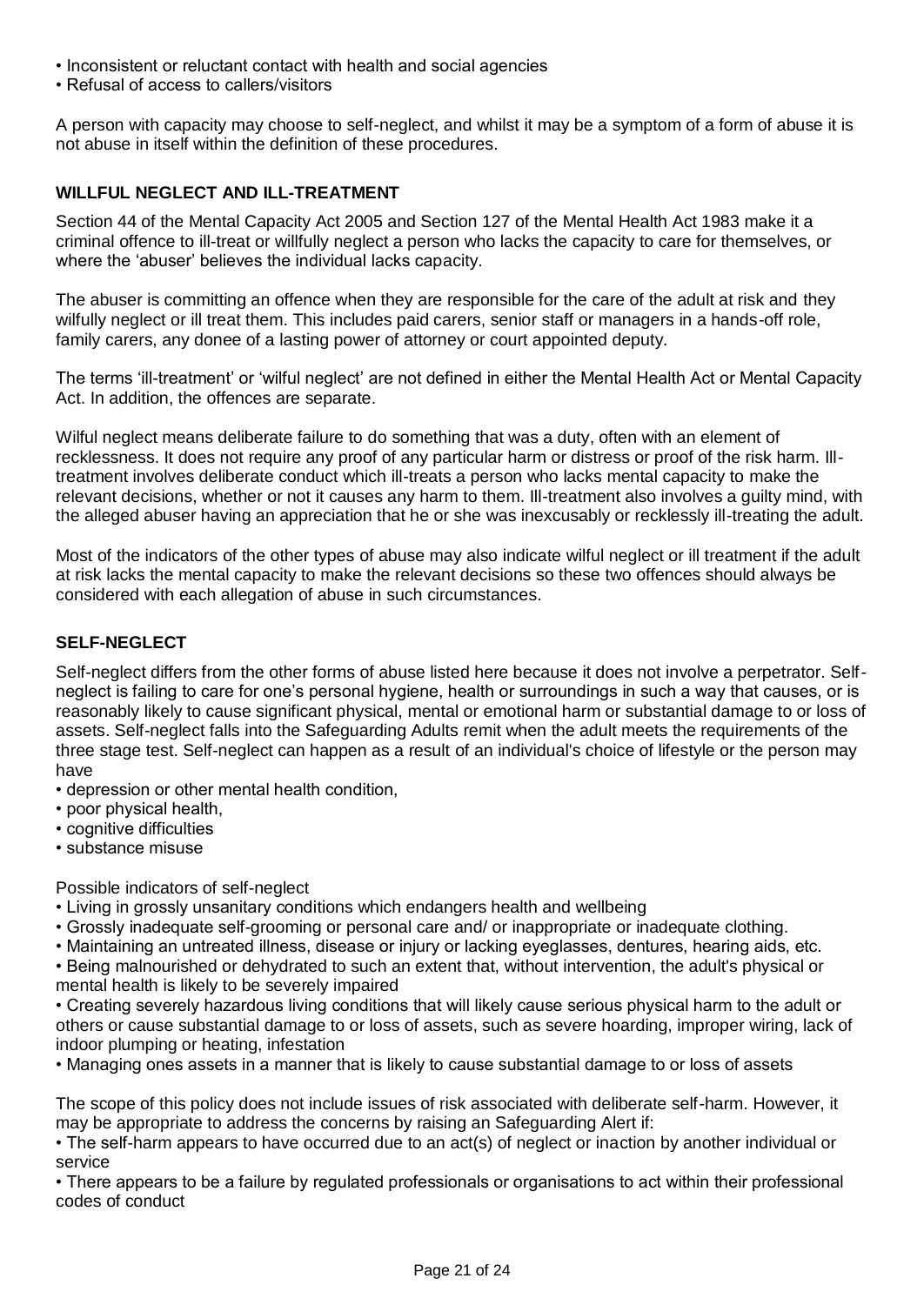• Actions or omissions by third parties to provide necessary care or support where they have a duty either as a care worker, volunteer or family member to provide such care/ support.

## <span id="page-21-0"></span>**CRIME AND ANTI-SOCIAL BEHAVIOUR**

Antisocial behaviour is any aggressive, intimidating or destructive activity that damages or destroys another person's quality of life; defined by the Crime and Disorder Act 1998 as 'acting in a manner that caused or was likely to cause harassment, alarm or distress to one or more persons not of the same household as the defendant'.

Antisocial behaviour against an adult at risk should be referred under Safeguarding Procedures to Customer First on 0345 6066167

# **Appendix A**

#### **1. Staff working with Vulnerable Adults**

- 1.1 This code has been written to assist staff and volunteers in maintaining proper and professional relationships with vulnerable adults.
- 1.2 All representatives of ICM, including staff and volunteers, are required to demonstrate high standards in their exercise of authority, their management of risk, and the active protection of vulnerable adults from discrimination and avoidable harm. This document is designed to be useful for staff and volunteers to provide a safe environment for vulnerable adults and in avoiding situations that might lead to allegations against them.
- 1.3 Staff and volunteers need to be prudent about their own conduct and vigilant about the conduct of others, so that their relationships with vulnerable adults remain, and are seen to remain, entirely proper and professional. It is recognised that staff and volunteers can be vulnerable to the possible consequences of their close professional relationships with vulnerable adults and to the potential for malicious and misplaced allegations being made, whether deliberately or innocently, arising from the normal and proper associations that staff or volunteers may have with them.
- 1.4 Many staff and volunteers have a close working relationship with a number of vulnerable adults, which contributes to the quality of provision offered by ICM. The guidelines outlined below are not intended to make members of staff and volunteers feel unduly anxious about working with vulnerable adults but are, in fact, intended to give them confidence in offering guidance on appropriate behaviour and a professional approach.

#### **2. Recruitment of Staff**

- Staff appointments are confirmed subject to satisfactory references and DBS/PVG checks
- Until the DBS/PVG reports have been received new staff may be appointed but not allowed to work unsupervised with vulnerable adults and their tasks regulated accordingly until the DBS/PVG is received and reviewed

#### **3. Induction/Staff Training**

We have a clear induction and training strategy with clear job descriptions and responsibilities and all relevant procedures. All new staff, paid and unpaid, will receive induction training as soon as possible and sign to record they have:

- received and understood this policy.
- been given any relevant resources
- understood the commitment to safeguarding training

When needed, staff will receive further safeguarding training, at the appropriate level, as soon as possible. We also agree a probationary period of 6 months with clear goals and then provide supervision at regular intervals of 3 months with a negotiated colleague.

Updated training is normally required every 2 years (on line) or three years (face to face). Staff working directly with at risk groups will also undertake the free online government training for [PREVENT/Channel](http://course.ncalt.com/Channel_General_Awareness/01/index.html) and [FGM](https://fgmelearning.co.uk/)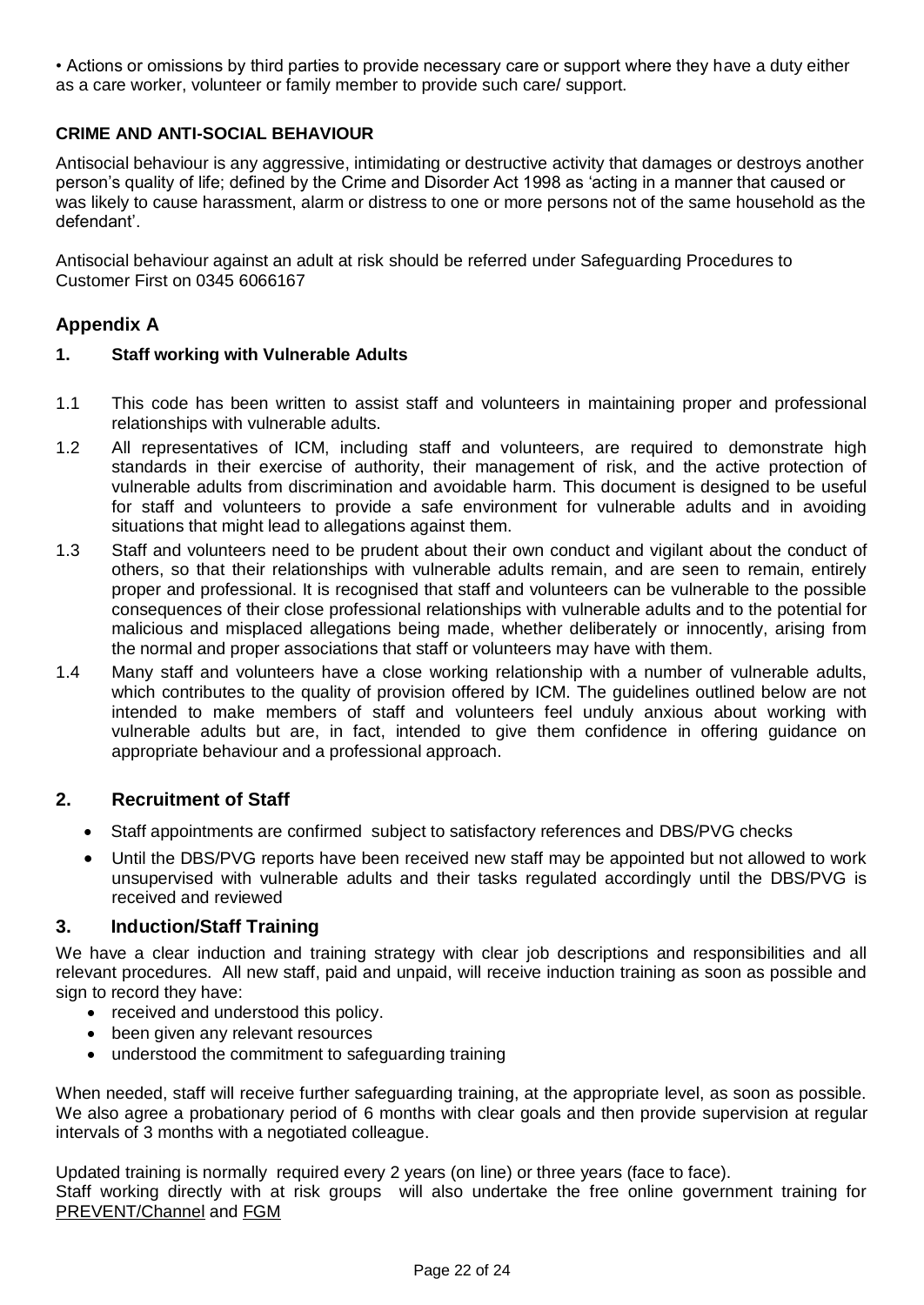# **4. Volunteer Training**

- All volunteers will be given ICM's Safeguarding Vulnerable Adults Policy, Procedure and Protocols.
- Volunteers who are asked to directly support vulnerable adults will be given specific safeguarding training which will include: indicators of abuse, good practice, practices never to be sanctioned and any changes in legislation. Currently this is carried out via our e-learning module.

# **5. Key principles for the Safeguarding of Vulnerable Adults**

- Those working with, or supporting, vulnerable adults are in a position of trust and the guidance on Safeguarding Vulnerable Adults applies, depending on age and background (see definitions).
- All vulnerable adults, whatever their age, gender, racial origin, culture, religious belief and/or sexual identity have the right to be treated with respect, have their dignity maintained and an entitlement to protection from mistreatment and abuse.
- All vulnerable adults have the right to access support with as much independence as is appropriate and within their capabilities, and to make choices, even if those choices involve a degree of risk (as long as the procedure on Risk Assessment is adhered to).
- All incidents and allegations or suspicions of abuse should be taken seriously and responded to swiftly and appropriately.

# **6. Good Practice Guidelines**

All staff and volunteers will be encouraged to demonstrate exemplary behaviour in order to protect themselves from false allegations. Some examples are below:

- Encourage an open environment no secrets.
- Be mindful of where you work with a vulnerable adult and of the potential risks which may arise from working with, or supporting, a vulnerable adult in private.
- Treat all vulnerable adults with respect and dignity.
- Maintain a safe and appropriate distance.
- As a general principle, staff should not have unnecessary physical contact with vulnerable adults. There may be very limited occasions when a learner needs comfort or reassurance, which may include physical comforting. Any such comforting gestures must always be acceptable to the vulnerable adult concerned. Staff and volunteers should be aware, however, that any physical contact may be misconstrued by a learner, parent/carer or observer.
- Staff or volunteers who administer first aid should ensure wherever possible that another adult is present, if they are in any doubt as to whether necessary physical contact could be misconstrued.
- Where it is necessary to assist with personal care, for example, toileting or supervising dressing or undressing, staff or volunteers should, wherever possible, be of the appropriate gender and be careful to protect the dignity of the vulnerable adult. Wherever possible, two members of staff/volunteers should be present when carrying out personal care.
- Ensure any form of movement & handling, physical support or personal care is provided appropriately and in line with policies or protocols on Movement & Handling, Personal Care, Guiding Skills for the Deaf (CACDP) etc.
- Social media sites, including facebook, whatsapp and twitter, and other internet or mobile based technologies should not be used by staff or volunteers to engage with the vulnerable adults that ICM supports unless this is a specific requirement of their role and has been approved by their line Manager in advance. For example, staff and volunteers should not invite a vulnerable adult supported by ICM to become 'friends' with them on facebook unless it is a ICM facebook account. Staff and volunteers should also take care to protect their personal privacy online in order to maintain a safe and appropriate distance from the beneficiaries ICM supports.

# **7. Practices never to be sanctioned**